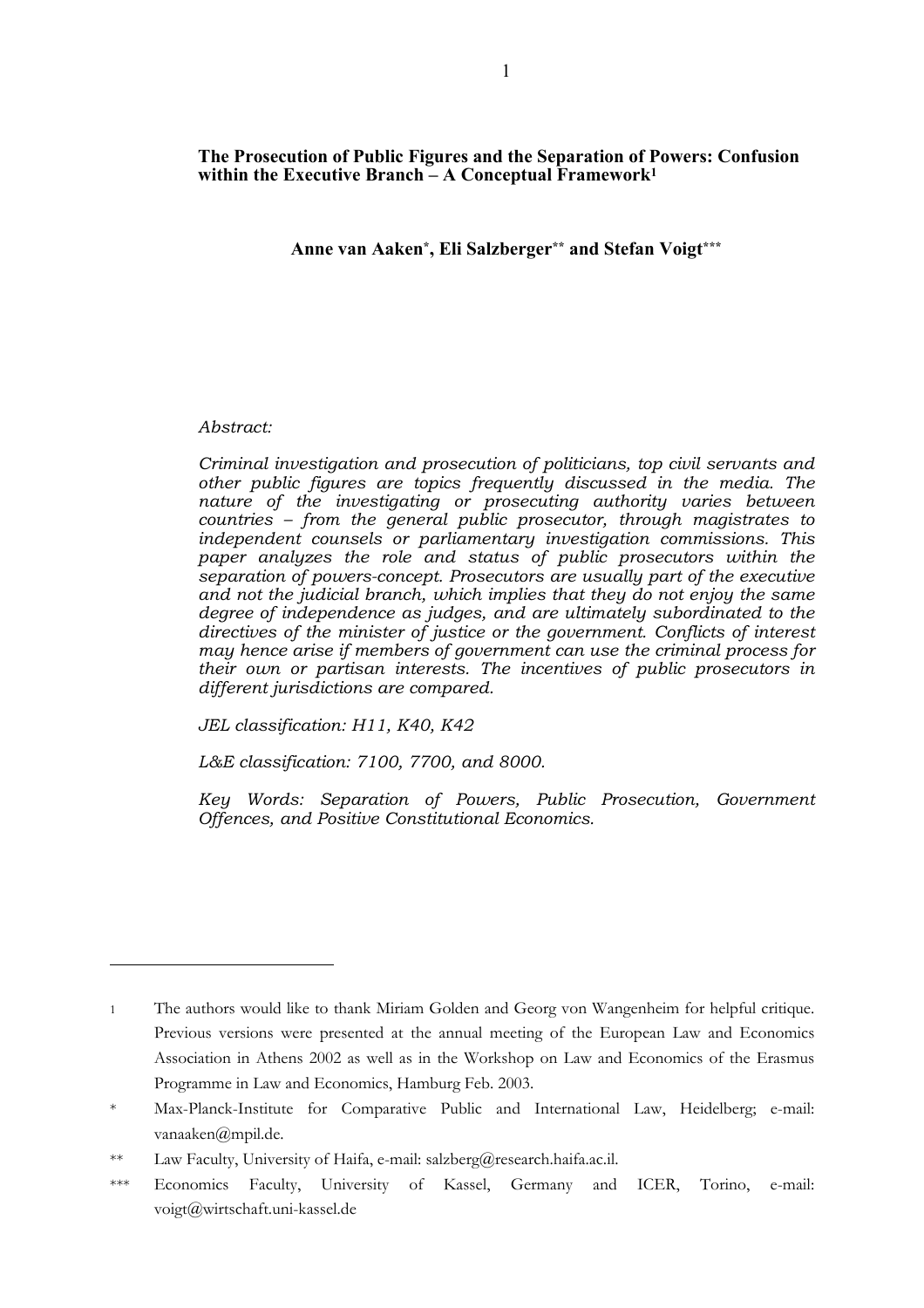### **The Prosecution of Public Figures and the Separation of Powers: Confusion within the Executive Branch – A Conceptual Framework**

### **1 Introduction**

Germany's reputation as a country with a low degree of corruption and bribery experienced a severe blow over the last couple of years. The party financing scandal in which former chancellor Kohl was heavily involved and the sale of a former state-owned refinery to the French conglomerate Elf-Aquitaine are only the two best-known examples. The degree to which the executive has put pressure on the prosecutors investigating these cases can be considered as scandalous as the cases themselves (Goetz et al. 2000). But Germany is not the only country in which crimes committed by public figures have come to the fore and in which attempts are being made to influence the conduct of the prosecution services. Italy's Prime Minister Berlusconi is currently undertaking to make the Italian prosecutors more dependent on the executive, arguing that many prosecutors are driven by political reasons. In Israel there is a battle around the appointment of a new Attorney General, in the shadow of various investigations against several top politicians including Prime Minister Sharon. Similar cases can be quoted with regard to many other governments, including member states of the OECD such as France and Japan, which has a reputation as a country with a high degree of corrupt government officials.

The institutional design of the procuracy is currently discussed in a number of countries including not only Germany and Italy, but also Switzerland and Mexico. One reason for the interest in the institutional structure of the procuracy is that it has become publicly known that members of the executive have frequently put pressure on prosecutors to investigate cases according to the wishes of the executive. In this paper we argue that the pressure put on prosecutors is a function of the institutional set-up of the procuracy. We further argue that a high degree of government influence on prosecutors will, *c.p*., lead to higher levels of crimes committed by public figures, including corruption. A procuracy depending on the executive can not only lead to higher levels of crimes but can have far-reaching effects on the legitimacy as well as on the stability of the state.

The rule of law, implying equal treatment of persons under the law, and the separation of powers are celebrated as hallmarks of Western legal and philosophical thought. They are meant to guarantee individual freedom and political equality. Separation of powers implies a functional division of labor between the legislature, the executive and the judiciary. This division is to be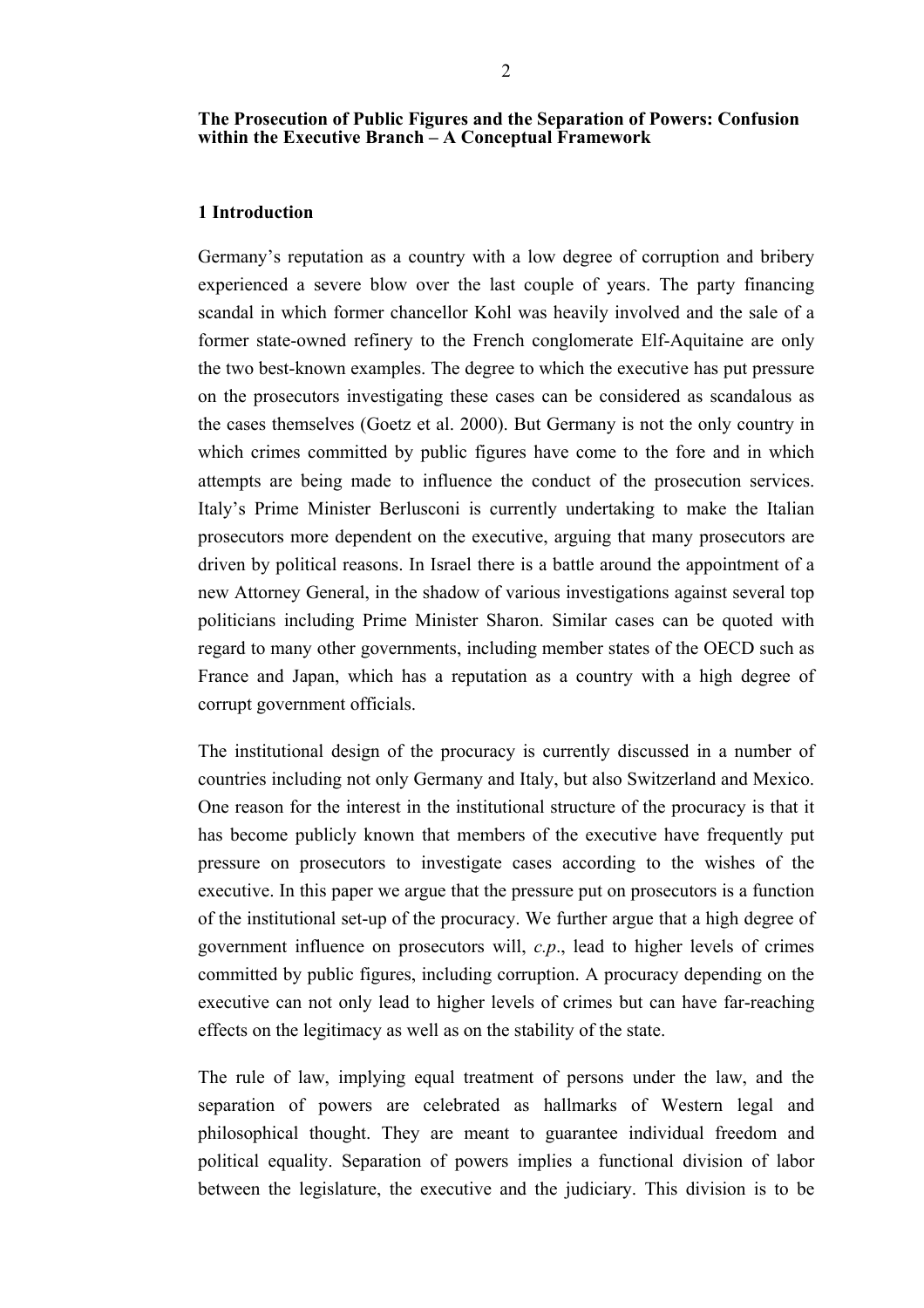backed by an institutional separation with some overlapping powers to check and balance the other branches in order to prevent cartelization of government power (Brennan and Hamlin, 2000). Within the framework of public law, one can portray the judiciary as having two important functions: (1) to decide whether actions carried out by members of the other two branches are within the legal frame, and (2) to decide whether individuals ought to be sanctioned because they violated the law. This paper focuses on the intersection of these two functions, namely criminal acts committed by members of the other branches of government (including public figures who have strong connections to the government).

In order to fulfill its role as the guardian of the rule of law, the judiciary has to be independent from the other branches of government. An impressive body of literature addresses normative and positive questions regarding the independence of the judiciary. But in most systems, the judiciary cannot initiate proceedings and decisions. This feature is especially significant with regard to its role to sanction violations of criminal law, as access to the courts is often a monopoly held by the prosecution authorities. They act as gatekeepers to the judiciary. If the institutional set-up of the prosecuting agencies enables the members of the executive to influence the probability with which certain persons will be prosecuted – or not prosecuted – this can thus be interpreted as an aberration from the rule of law.

In most legal systems, the prosecution authorities are part of the executive branch. Hence, conflicts of interest are expected to arise if members of the executive (or the legislature, or those in close contact with them) try to use the procuracy for their own interests. Misuse can manifest itself not only by non-prosecuted crimes committed by public figures, but also by the way politicians use the criminal system to their own advantage, such as fighting the opposition.

The notion of the separation of powers would seem to stipulate that crimes committed by members of the government should be investigated and prosecuted by persons that are not dependent on government personnel. Nevertheless, the independence of state prosecutors is rarely ever mentioned, neither in the context of separation of powers nor in the context of fighting corruption. In this paper, it is argued that the independence of the judiciary can only be expected to unfold its beneficial functions if the procuracy enjoys at least some degree of independence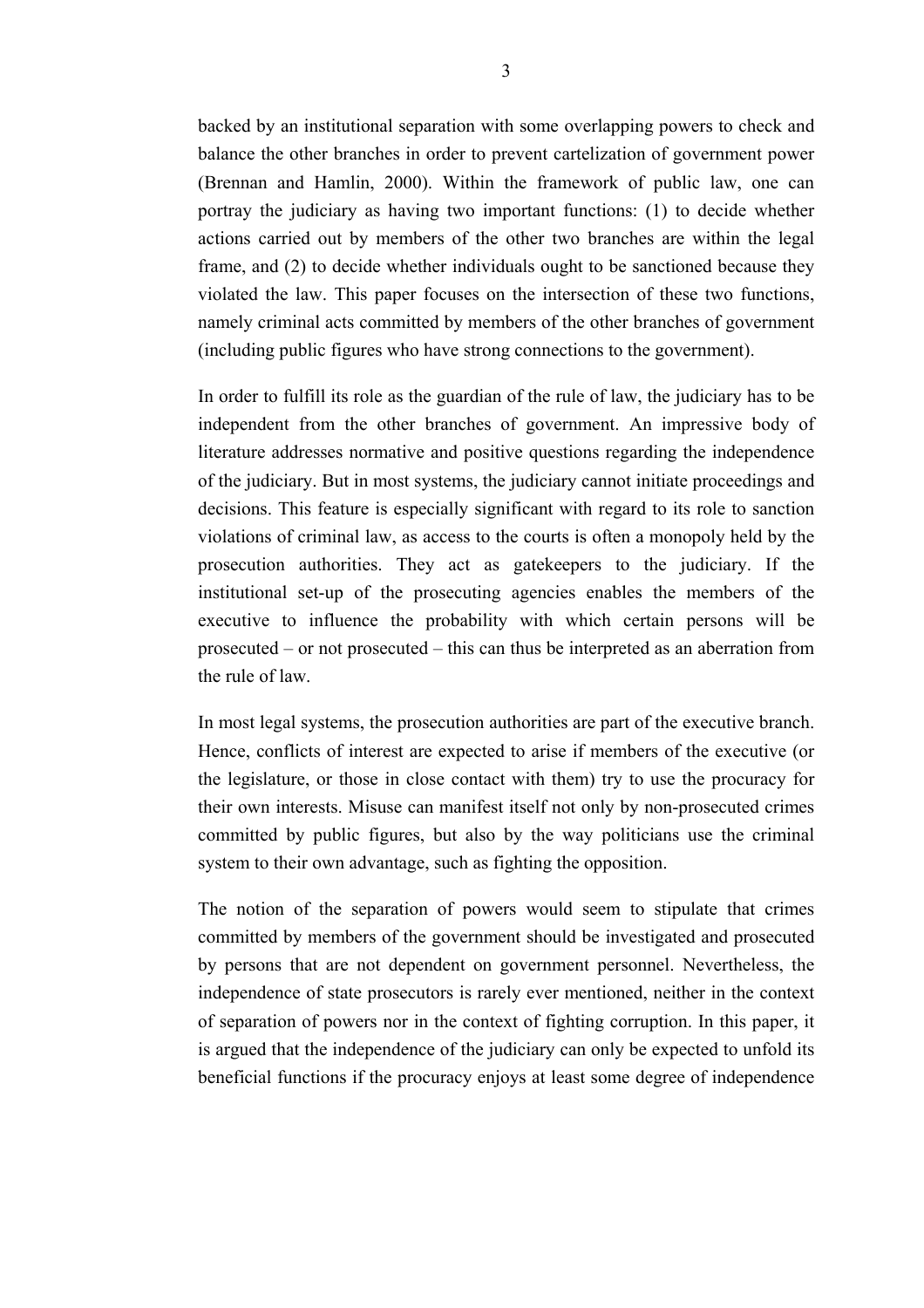from executive organs such as the minister of justice or the prime minister of a country, *on a personal as well as a functional level*. 2

The paper connects two strands in the economic analysis of law: the economic analysis of crime and enforcement on the one hand, and the economics of corruption, on the other. In the next section, these two strands are introduced and some gaps that we intend to start filling are identified. Section three contains a number of variables determining possibilities and incentives of prosecutors to prosecute certain crimes. A hypothesis concerning the expected effects of the respective institutional arrangements will be attached to every variable. In section four, the possibility that the variables introduced in section three display interaction effects on each other is explicitly recognized by introducing "conditional hypotheses". Section five presents some preliminary conclusions but also some ideas of how the outline developed in this paper could be put to an empirical test.

# **2 Literature Survey and Definition of the Key-Concepts**

# **2.1 Definition of Key-Concepts**

1

# *Corruption and Other Crimes Committed by Public Figures*

Corruption has been defined as "the misuse of entrusted power for private benefit" (Transparency International 2000, 1). We interpret "private benefit" as not confined to individual benefit. Thus, corruption includes, for example, the possibility that entrusted power is misused for entities such as political parties. In an early treatment of corruption, Rose-Ackerman (1978) proposed to distinguish between legislative and bureaucratic corruption, thus separating corruption committed by elected politicians and by non-elected functionaries. The primary focus of this paper is on criminal acts committed by members of the executive, the legislature or other public figures in close contact with them. It is thus both narrower and broader than the scope reflected in Rose-Ackerman's approach. It is narrower in that acts committed by low-level bureaucrats are not taken into account.3 This narrower delineation was chosen because we are interested in the

<sup>2</sup> With regard to de facto judicial independence, Feld and Voigt (2003) find that it positively influences real GDP growth per capita in a sample of 57 countries.

<sup>3</sup> As we assume that the interest of members of the government in preventing the prosecution of low-level bureaucrats is small.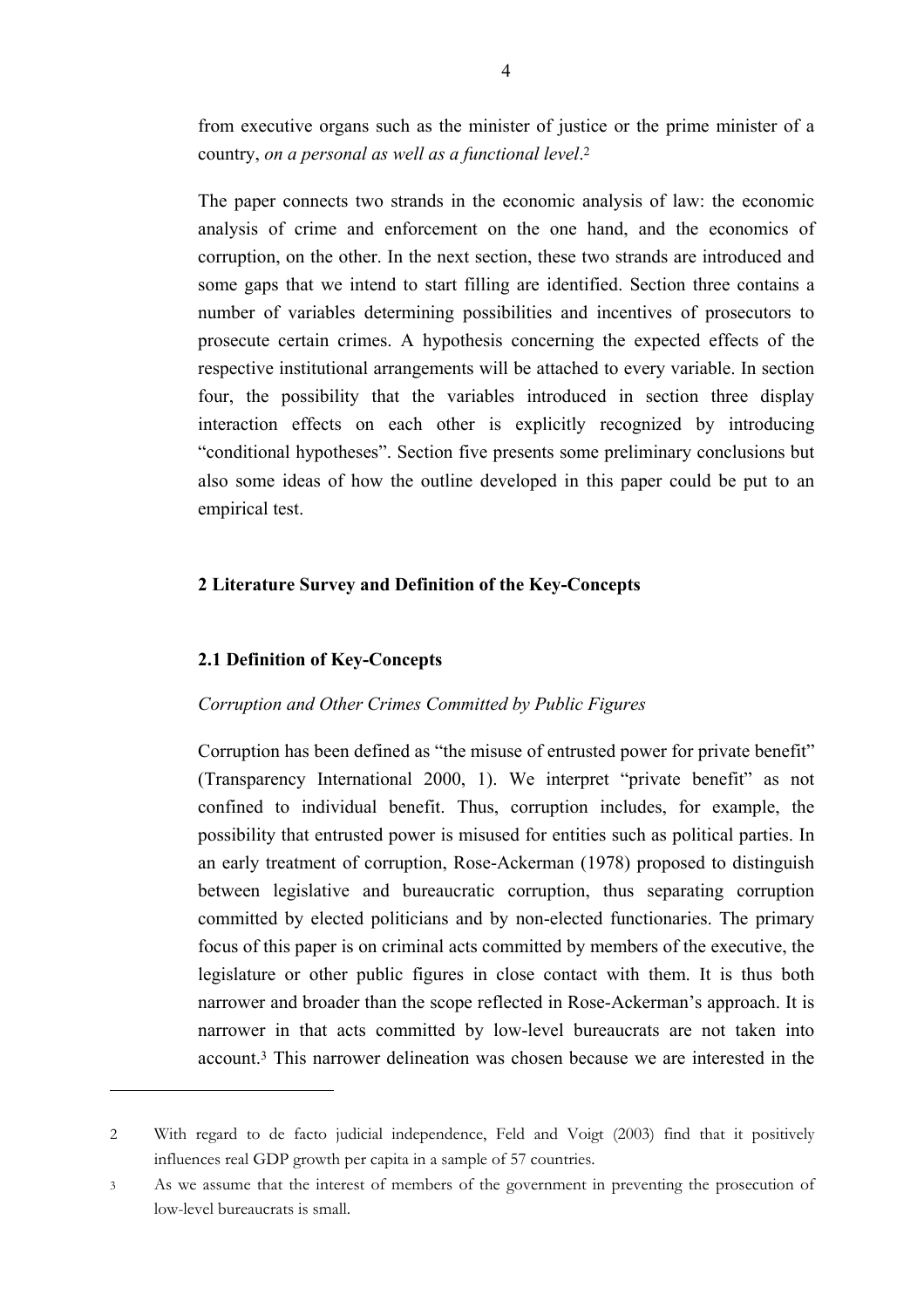possibility of government members to prevent their own prosecution or the prosecution of their friends and encourage the prosecution of the opposition.

Our interest is broader than that of Rose-Ackerman as we are interested in every kind of crime committed by political figures or by those closely related to them. Two levels of behavior have to be distinguished: the first level consists of crimes committed by public figures. This may be fraud, tax evasion, rape and also taking bribes and other forms of corruption. These will henceforth be called EXECRIMES. The second level is the action taken to prevent the first level crimes to be prosecuted. The primary focus of this paper is on behavior of the second level. Generally speaking, legal errors can be divided into two categories. The first category of error is called type I error, or the "false positive", where meritless prosecutions are allowed to be commenced, i.e. a supposedly committed crime is prosecuted even though it was not committed. That may be the case if the procuracy is used to prosecute members of the opposition. Type II errors, or "false negatives", keep legitimate indictments out of court. This might be the case if a crime, although having been committed is not prosecuted.

More specifically, we are interested in the institutional constraints channeling the behavior of the procuracy. If the probability of being prosecuted for first-level crimes is low due to the institutional set-up, then the expected utility of committing them is correspondingly high.

We assume that members of government have a central interest of not being investigated, prosecuted, indicted, or convicted of a crime. In the case of public figures and especially politicians, public investigations as such may already reduce (expected) utility, as investigations may already provoke an intense public debate and pre-condemnation in the media. Public figures therefore have a great interest in suppressing any investigation. The analysis is confined to influence within the legal framework. More heinous illegal forms such as threatening the life of prosecutors or their families are not explicitly analyzed, even though they may in fact be extremely relevant.

# *Prosecution Agencies*

Next, we need to define prosecution agencies. The public prosecutor's office takes on different names in different countries. Just to name a few: Crown Prosecution Service, Public Attorney's Office, Department of Public Prosecution, Public Prosecution Authority, Attorney General Office, State Attorney Office etc. For simplicity, the generic term "procuracy" is used to include all of these. If one thinks in terms of a value chain, the procuracy can be separated from the police,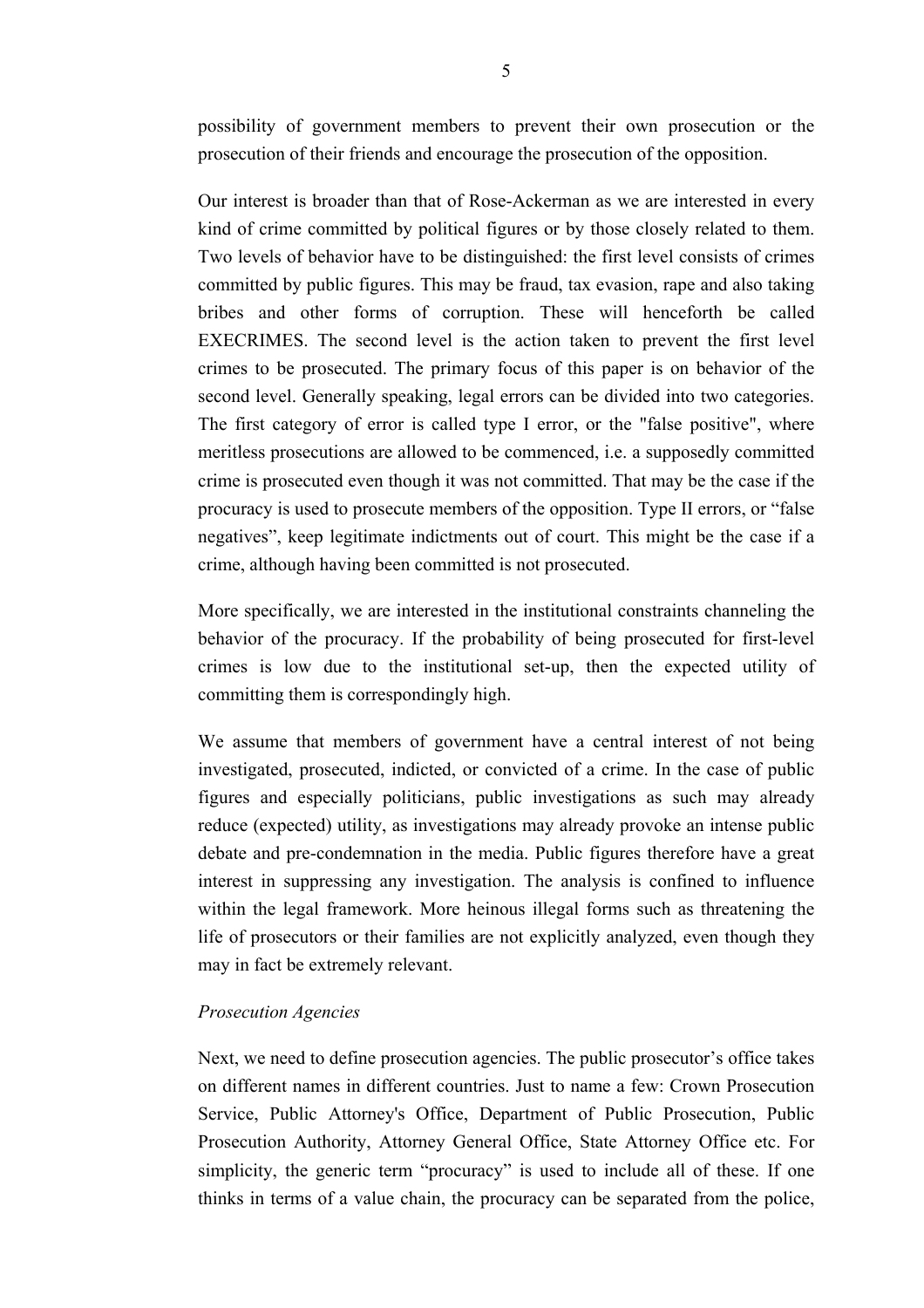which is part of the executive, on the one hand, and from the judiciary, on the other. The following criteria should all be fulfilled in order to qualify as a procuracy: (i) it has the competence to gather information on the behavior of criminal suspects, or to instruct the police to gather more information; (ii) on the basis of that information it has the competence to indict a suspect; (iii) during a trial it represents the interests of the public.4

## **2.2 Corruption as Independent and Dependent Variable**

The possible consequences of crimes committed by government members and other public figures have only recently attracted the attention of economists. Quite generally, one can point at two avenues dealing with the topic. The major avenue is the inquiry into the consequences of corruption (corruption as *explanans*), its impact on economic growth, and on the legitimacy of government and the state as a whole (see, e.g., Mauro 1995). The other avenue is the inquiry into the possible incentives that induce politicians to commit more or less crimes (corruption as *explanandum*). In recent years, several papers have dealt with the latter question. For example, based on a cross-national study using two different data sets as a proxy for corruption, Ades and di Tella (1999) find that countries in which firms enjoy higher rents suffer higher levels of corruption. Additionally, the level of corruption was found to be higher where domestic firms are protected from foreign competition either by natural barriers or by politically erected barriers to trade.

A broader approach is taken by Treisman (2000), who explains the level of corruption as being determined by a host of variables. According to him, countries with protestant traditions, countries that used to be ruled by the British, and countries that enjoy a higher per capita income were less corrupt. Federal states were, *c.p.*, more corrupt. Persson, Tabellini and Trebbi (2003) find that lower barriers to entry into the legislators' market are correlated with less corruption, whereas a larger proportion of candidates elected from party lists – rather than directly – is connected with more corruption. Their explanation for the second

<sup>4</sup> Empirically, investigative committees that are part of the legislature often inquire into executive crimes during the course of duties. Their competences widely differ. In this paper, we refrain from considering them because they are not part of the permanently established prosecution agency. Their action depends on discretionary acts of parliament. Additionally, their focus is often restricted to crimes committed during the course of office or even more narrowly to breach of duty of office, whereas our focus is, as just spelled out, broader.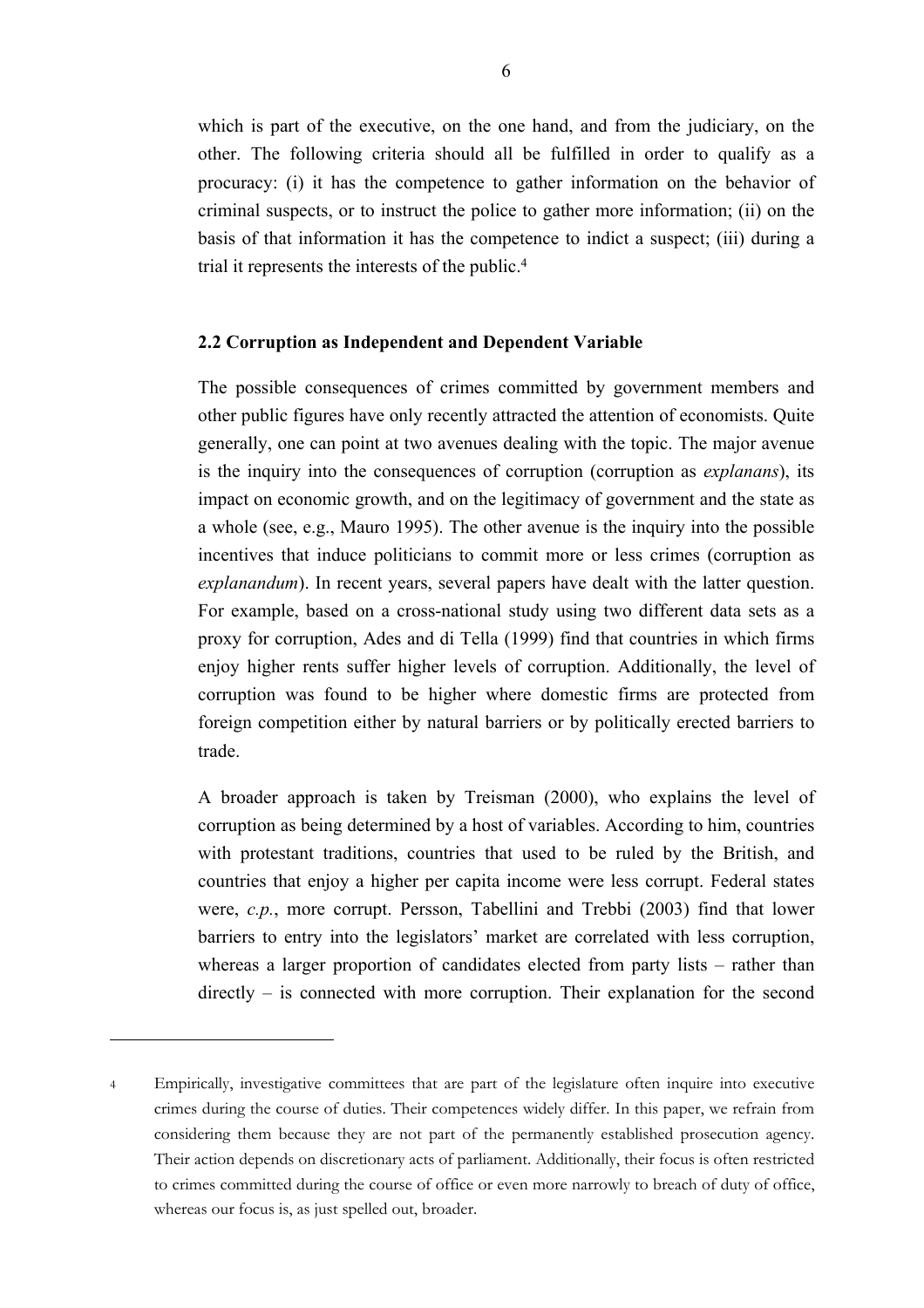finding is that a lower degree of individual accountability of politicians vis-à-vis their voters contributes to higher corruption.5 The authors believe that the effects of the electoral system dominate over the effects attributed to the size of the voting district. A focus on political institutions has recently also been chosen by Golden and Chang (2001), who argue, somewhat in contrast to Persson, Tabellini and Trebbi, that an intense amount of intra-party competition increases the necessity of politicians to accept bribes in order to finance their election campaigns within their respective parties. They claim to have evidence with regard to Italy's *Democrazia Christiania* in support of their hypothesis.

In this paper, we advance the hypothesis that the structure of the legal institutions of a country can also be important determinants of the amount of crimes committed by politicians. Corruption is thus endogenized. It can therefore be interpreted as complementing the papers just cited rather than as disputing their findings. We thus argue that criminal behavior by politicians and other public figures cannot only be explained by drawing on regulatory policies (Ades and di Tella), on the level of economic development more generally, on historical and cultural factors (Treisman), or on political institutions – more precisely electoral institutions – (Persson et al., Golden and Chang). The amount of corruption – or more broadly: criminal behavior – to be expected is conjectured to depend on the way it is investigated and prosecuted. It is thus hypothesized that the probability of prosecution of crimes committed by government officials is an important determinant of the amount of crimes committed by government officials. The expected utility of committing a crime is assumed to depend on the probability of being punished as well as on the severity of the punishment. Other factors determining the expected utility of committing a crime are the probability of being investigated, publicized and prosecuted.

After having dealt with our key-terms, we now turn to present a number of variables that determine possibilities and incentives of prosecutors to prosecute crimes committed by public figures. Attached to every variable is a hypothesis on

<sup>5</sup> Persson, Tabbelini and Trebbi (2003) do not mention a crucial precondition for their results to hold, namely that citizen-voters do not only care to have "corruption-free" politicians but that corruption constitutes an issue important enough to determine voting behavior. They use the socalled "Corruption Perception Index" developed by Transparency International as the left-hand variable, which is somehow problematic, as this index is constructed on the bases of foreign experts like investors. As long as they cannot vote, they shouldn't enter into the index and it is not the "perception" of corruption that ought to be inquired into but rather the "evaluation" or "importance" that individual (and domestic) respondents to the survey attach to it.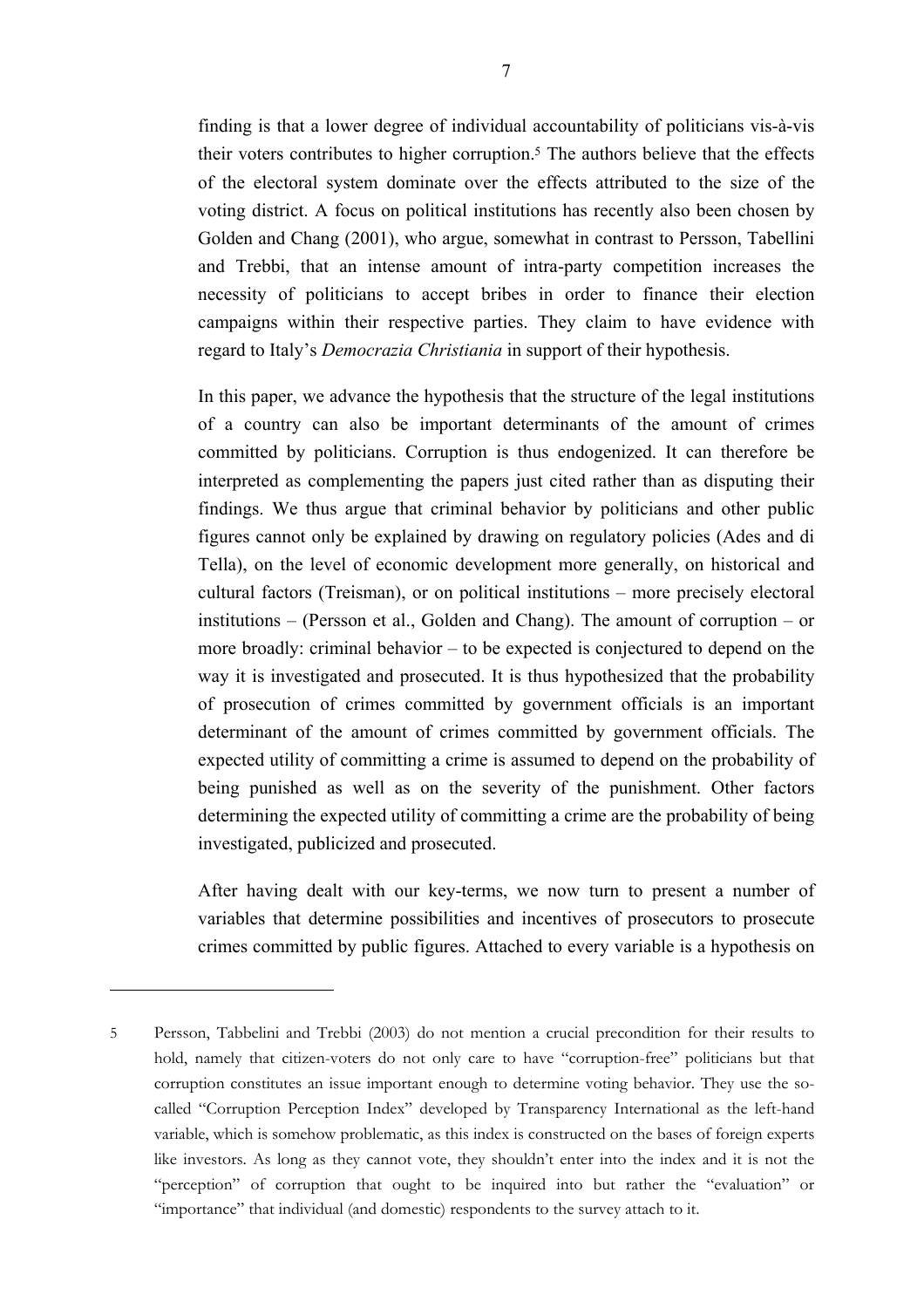the effects a particular institutional arrangement is expected to have on the probability of EXECRIMES being prosecuted.

# **3. Criteria for Comparing the Institutional Set up of Prosecution Agencies**

# **3.1 Introductory Remarks**

1

The main argument of this paper is that the institutional set up of prosecution agencies is one central determinant for the probability of public figures being prosecuted and, by derivation, for the level of corruption and thus the quality of the rule of law. We try to identify the crucial institutional variables, which determine the incentives of the procuracy regarding the indictment of public figures.

In most countries prosecution agencies are regarded as part of the executive branch of government. This implies that they are part of a hierarchical organization. As our interests lie with the *de facto* independence of prosecutors vis-à-vis the handling of files of public figures we will bypass the purely legal or constitutional debate as to the institutional classification of the prosecution agencies and rather focus on the structural variables relevant to prosecution of public figures and their diversity among different countries.

One can distinguish between two main categories of these structural variables. The first is connected to the rules governing the independence of individual decisions of prosecutors and their scope of discretion (sections 3.3 through 3.7 below); the other is connected to the personal independence of the prosecutors themselves (section 3.2 below).6

Institutional arrangements regarding six different issues are considered: how influential members of the executive are in appointing, promoting, and dismissing prosecutors (3.2), whether the prosecution agency is subject to orders by members of the executive (3.3), whether the prosecution agency enjoys the monopoly to indict (3.4), how the discretion concerning the decision to prosecute is institutionalized (3.5), whether the decisions of the prosecutors are subject to judicial review (3.6), and finally, whether criminal charges can be brought against prosecutors who do not follow the law in their prosecutorial activities (3.7).

<sup>6</sup> For a similar dichotomy with regard to judges see Salzberger 1993. For a more general framework for defining the independence of adminstrative authorities van Aaken 2004.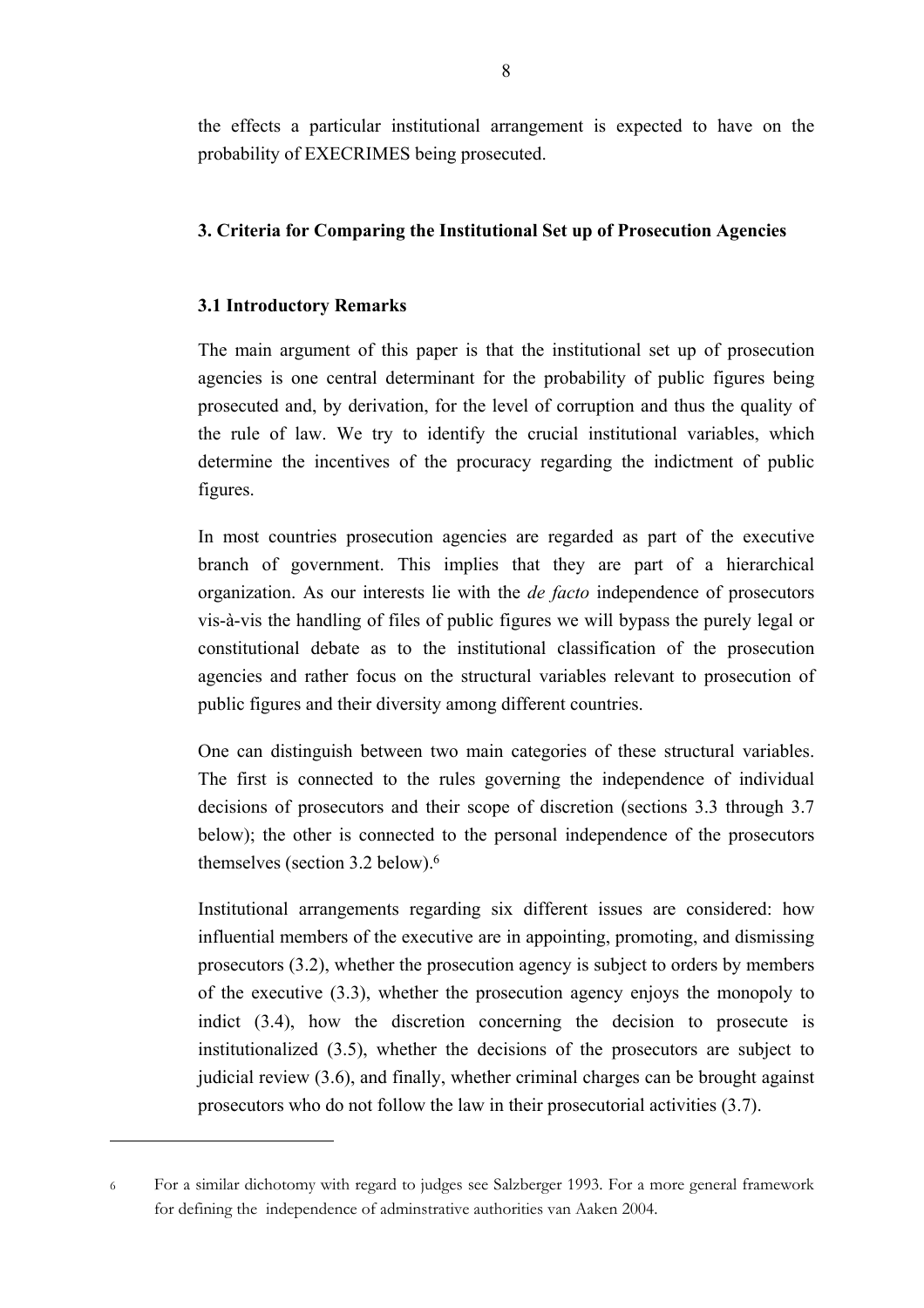### **3.2 Personal Independence of Prosecutors**

The probability of EXECRIMES being prosecuted is contingent upon the personal independence of prosecutors vis-à-vis the government. The personal independence of prosecutors can be the result of various institutional arrangements concerning the nomination, election and appointment procedures of prosecutors as well as promotion and removal from office. We distinguish between high-level prosecutors, such as the state prosecutor, or general prosecutor / attorney general, and other prosecutors as appointment/election procedures may differ substantially between the low-level prosecutors and the high level ones. The appointment of high-level prosecutors is assumed to be decisive as they usually have an internal right of instruction.7

#### *Appointment*

In determining the personal independence of the procuracy from the executive and the legislature, three aspects will be distinguished, namely (i) term length (ii) renewability, and (iii) appointing organ. Life tenure and appointment by others than politicians will guarantee the greatest personal independence, while appointment by politicians for a renewable term generates the lowest independence, as it can be expected to motivate prosecutors to cater to the interests of the organ that has the power to re-elect them. Appointment for a nonrenewable fixed term will generate more personal independence than appointment for a renewable term. Hence (hypothesis 1a), life-long tenure will increase the independence of prosecutors, which should increase the probability of EXECRIMES being prosecuted.

Five basic modes of appointing high-level prosecutors can be distinguished. They are ordered from the mode, which generates the lowest degree of personal independence to the mode, which is hypothesized to generate the highest level of personal independence:

- (i) Appointment by members of executive;
- (ii) Election by the legislature or its subset;
- (iii) Direct election by citizen voters;

1

(iv) Appointment by members of the procuracy;

<sup>7</sup> Appointment of low-level prosecutors is usually done by the high level prosecutor or the minister of justice. The decision is usually based on merits or grades. Due to the hierarchical structure of the procuracy, the appointment of low-level prosecutors is of little influence for the probability of EXECRIMES to be prosecuted, which allows us to neglect this point.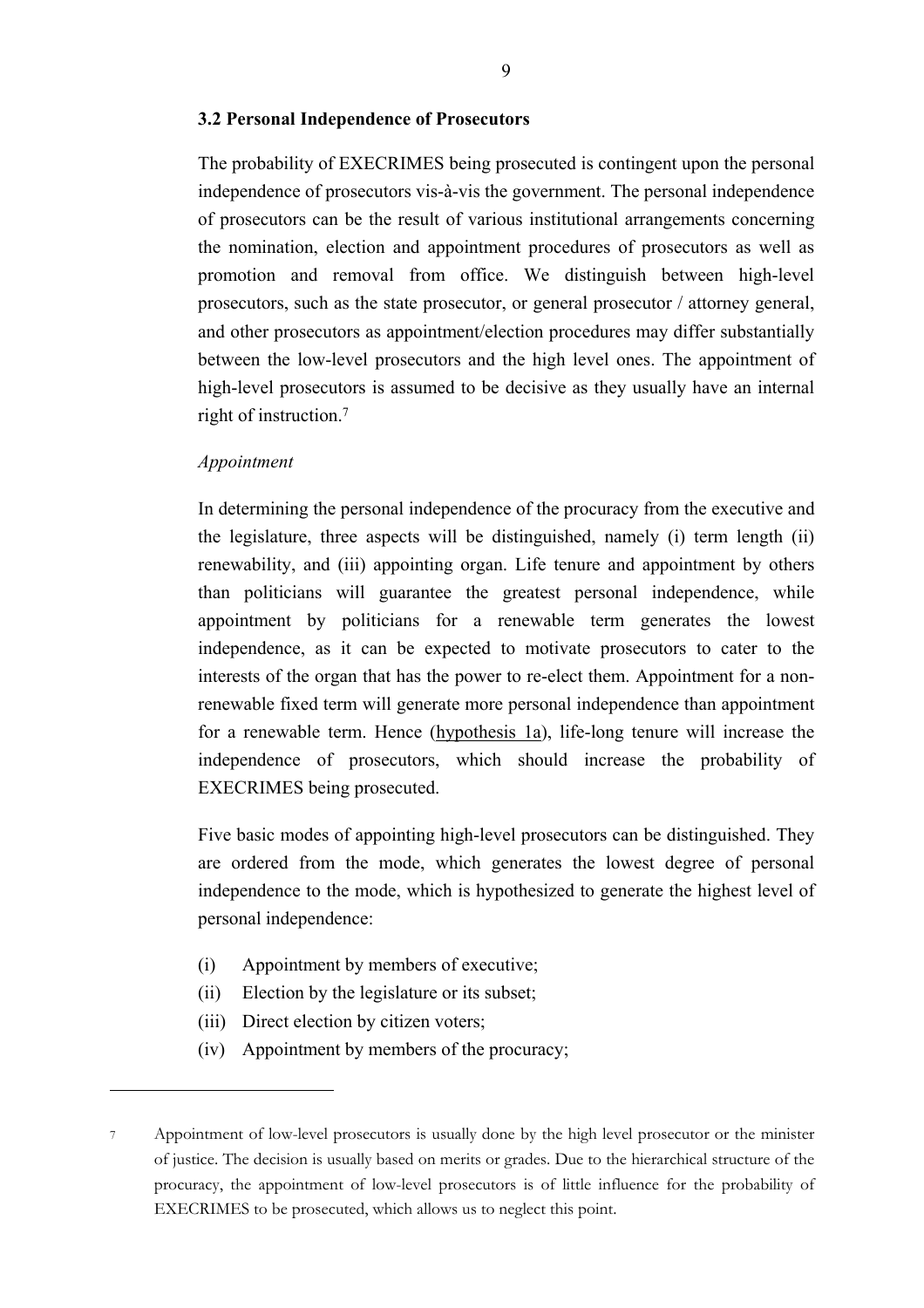## (v) Appointment by members of the judiciary.8

(i) Appointment by members of the executive is probably the most common system of appointment.<sup>9</sup> It is expected to lead to a low propensity to prosecute EXECRIMES - and a high probability of misusing the procuracy against the opposition. This is especially the case if the government is unlikely to change frequently (as is the case in, for example, Japan, or in non-democratic regimes).

(ii) The consequences of having prosecutors appointed by the legislature depend on the political institutions of a country. In parliamentary systems with plurality voting (such as the British), it would not seem to make much of a difference if it is the executive or the legislature that appoints. Both cases generate low personal independence. In contrast, in systems with proportional representation and/or presidential systems, it might very well make a difference, and appointment by the legislature will not significantly lower the probability of EXECRIMES. In addition, appointment by the legislature is usually more transparent than by the executive and can entail public debate, which can be seen as an obstacle for the appointment of persons who are expected to be too loyal to the appointing government.

(iii) Direct election by the populace (as is the case in some States in the US and in some of the Swiss Cantons) will most likely be connected with a limited term.10

<sup>8</sup> In addition, there might be different methods of nominating prosecutors independently from the appointing power, which leads to more than a dozen different possibilities.

<sup>9</sup> In France, prosecutors are appointed by decree of the President of the Republic on proposal of the Ministry of Justice (without involvement of the Conseil Supérieur de la Magistrature). A similar system exists in Germany but with the specialty that the legislative also has a say. The federal prosecutors are nominated by the minister of justice and approved by the Bundesrat (Chamber of states). In the German Länder the regime varies a bit, but the high level prosecutors are still political appointees.

In Brazil, where the chief public prosecutor is also a political appointee, opponents have criticized him for shelving cases involving government allies (Economist, Sept 14th 2000).

In Israel it is the government that appoints the Attorney General. The tradition is that candidates for this post are distinguished academics, senior judges or other top jurists. When PM Netanyahu attempted to appoint to the office a mediocre lawyer who was his political allie, a public outcry and criminal investigation for breach of trust frustrated this attempt. Criminal prosecution, however, has not materialized.

<sup>10</sup> In Switzerland, prosecutors are elected, but never for a life term. The electorate varies across the cantons: either the citizenry, the government, the parliament, or some kind of mixed system. Prosecutors are seen to have a politically important job.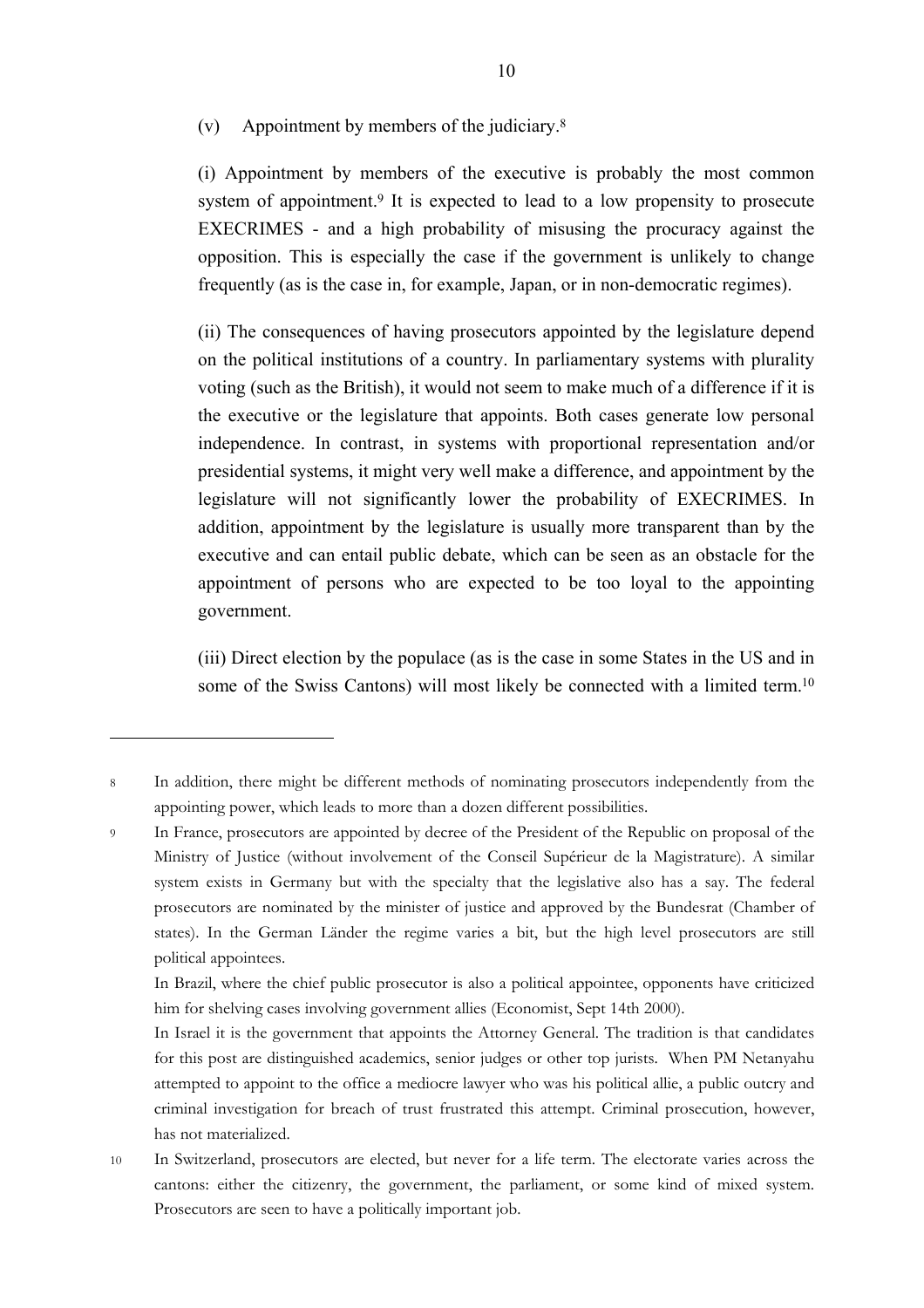The threat of being voted out of office is to give the directly elected prosecutors incentives to cater to the preferences of the populace at large.<sup>11</sup> Whether this enhances the probability of EXECRIMES being prosecuted depends on the importance that the populace at large attributes to these issues. The prosecution of political corruption often enhances the popularity of prosecutors.12 However, direct elections of prosecutors entail the danger of giving them incentives to prosecute only those crimes that enhance their popularity and to invest a disproportionately high amount of resources on them.13

(iv) Appointment by a body of prosecutors or a combined body of judges and prosecutors represents a classical system of co-optation.14 Co-optation is expected to lead to a high degree of independence from the executive.

(v) Appointment by the judiciary will lead to comparatively more independence than appointment by the executive or the legislature. Other effects, such as the propensity of the judiciary to appoint prosecutors that have a good reputation of preparing excellent files will not be taken up here.

Simplification of the complex comparative survey of various methods of appointing high level prosecutors results with two working hypotheses: (1a) lifelong tenure will increase the independence of prosecutors, which should increase the probability of EXECRIMES being prosecuted; (1b) appointment of prosecutors by the judiciary, by the procuracy itself or by the populace is expected

<sup>11</sup> This is the case in the US, where a great majority of State prosecutors is elected and thus responsible to the people. This is widely regarded as sufficient to control their power (Weigend 2001).

<sup>12</sup> As seems to be the case in the US (Weigend 1979, 592).

<sup>13</sup> The question of election campaign contributions is also relevant, as these might be crucial for the incentives of the directly elected prosecutors. Being a prosecutor in the US is often the stepping stone for taking a political job, such as governor. Prosecutors are normally party members and the party organizes and finances the election campaign for the prosecutor, especially on the east coast and in the cities. Political loyalties – and their consequences on prosecution of party members – are therefore assumed to be a prerequisite of being reelected (Weigend 1979, 593).

<sup>14</sup> This is the case in Italy, where the "Consiglio Superiore della Magistratura" acts as self-governing body of the (criminal court) judiciary and the prosecutors. For the ongoing and much politicized debate on Berlusconi's attempts to the reform of the procuracy, see The Economist, May 18th, 2002. The government of Berlusconi perceives the magistrates as left wing and investigations of the government are deemed politically motivated. The magistrates complain against political interference following a law suit of the interior minister against Milan's Chief prosecutor, (The Economist, Feb. 14th 2002).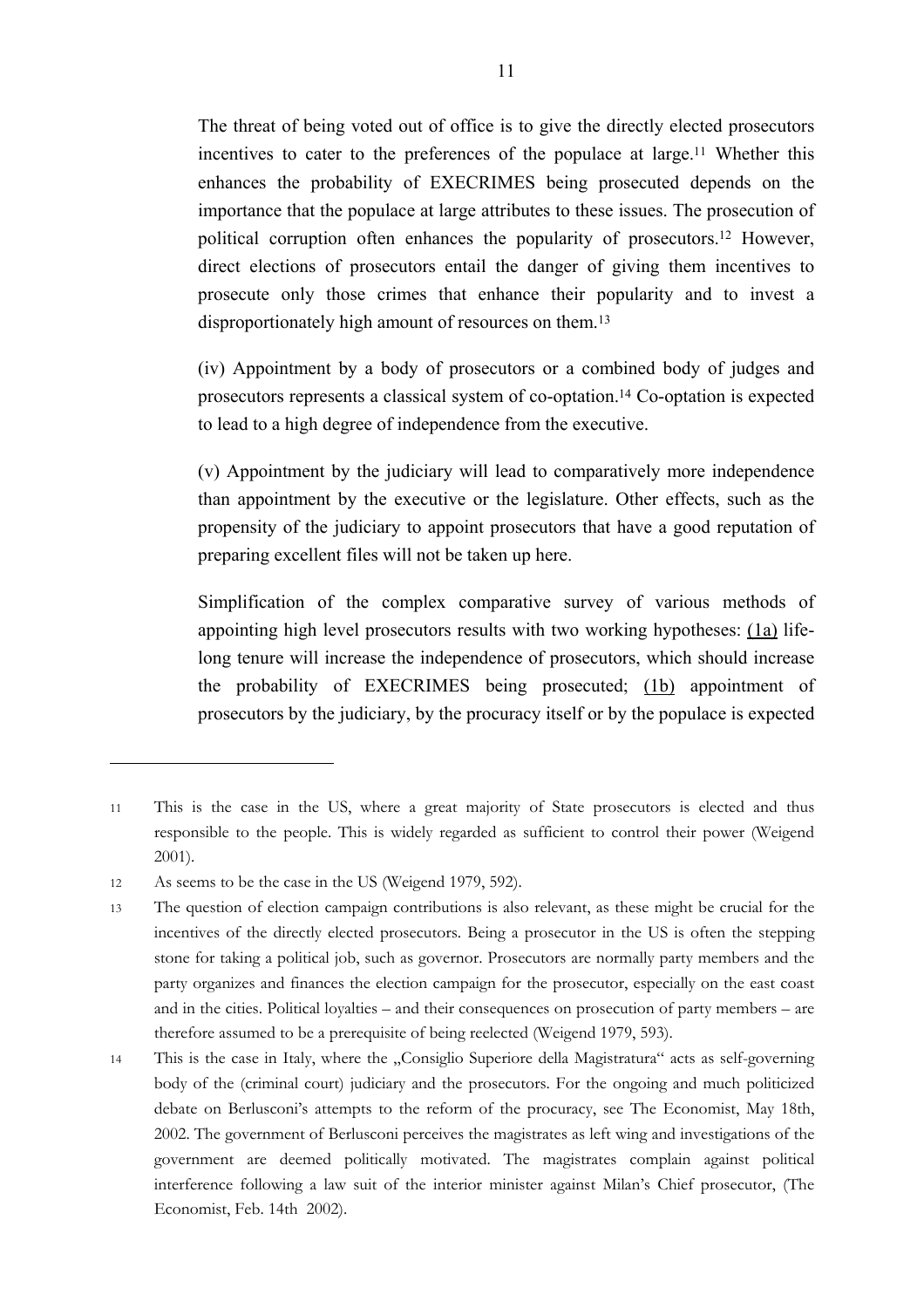to lead to a higher chance of EXECRIMES being prosecuted than appointment by the executive itself. Although it is difficult to establish a rank-order of prosecution probabilities for all remaining institutional arrangements, it seems safe to argue that determination of career prospects by fellow prosecutors or by the judiciary is more merit-based than the other options.

## *Promotion/Transfer of Prosecutors /Removal from Office*

The behavior of prosecutors towards members of the executive will be influenced by the degree to which members of the executive determine a prosecutor's career. Relevant aspects include (i) promotion, (ii) removal from office, and (iii) transfer.

(i) Even if prosecutors enjoy tenure, a procedure of promotion monopolized by politicians can decrease structural independence. Hence, if representatives of the public prosecutors participate in this process (as is the case in France, Portugal and Spain), political influence via the promotion process is expected to be lower than in countries where (representatives of) prosecutors are not asked. Selfgoverning bodies of the procuracy, which can decide on promotions (as the case in Italy) are supposed to lead to the highest degree of independence.

(ii) The same argument applies to removal from office. If prosecutors may be removed at will by the executive (as is, for example, the case in France), the incentive to resist political pressure will be reduced. However, if there is a high mobility between the prosecutor's job and other jobs, we will expect the prosecutor to be more independent because she can be expected to have at her disposition a number of (well-paid) outside options which would make her less dependent on remaining in the job even though there is a high degree of pressure on her. If there is high mobility with the position of judge, the appointment process for this position needs to be taken into account.15

(iii) Transfers to other offices (including in other cities) might be a device for heavy pressure if they can be carried out against the will of the prosecutor. This is the reason why the principle of non-transferal against the will is often named as

<sup>15</sup> This is, for example, the case in France, where the career paths of judges and prosecutors are intertwined. But the decision on the promotion of prosecutors lies with the minister of justice, who is the superior of all prosecutors. This was the reason, why, following a 1994 reform, the minister of Justice in France was prevented from adopting any decision concerning the status of public prosecutors without an ad hoc advisory opinion, expressed by a newly instituted section of the Higher Council of the Magistracy. See di Federico (1998, 374). As the council has a high standing, it is difficult for the minister to ignore its opinion.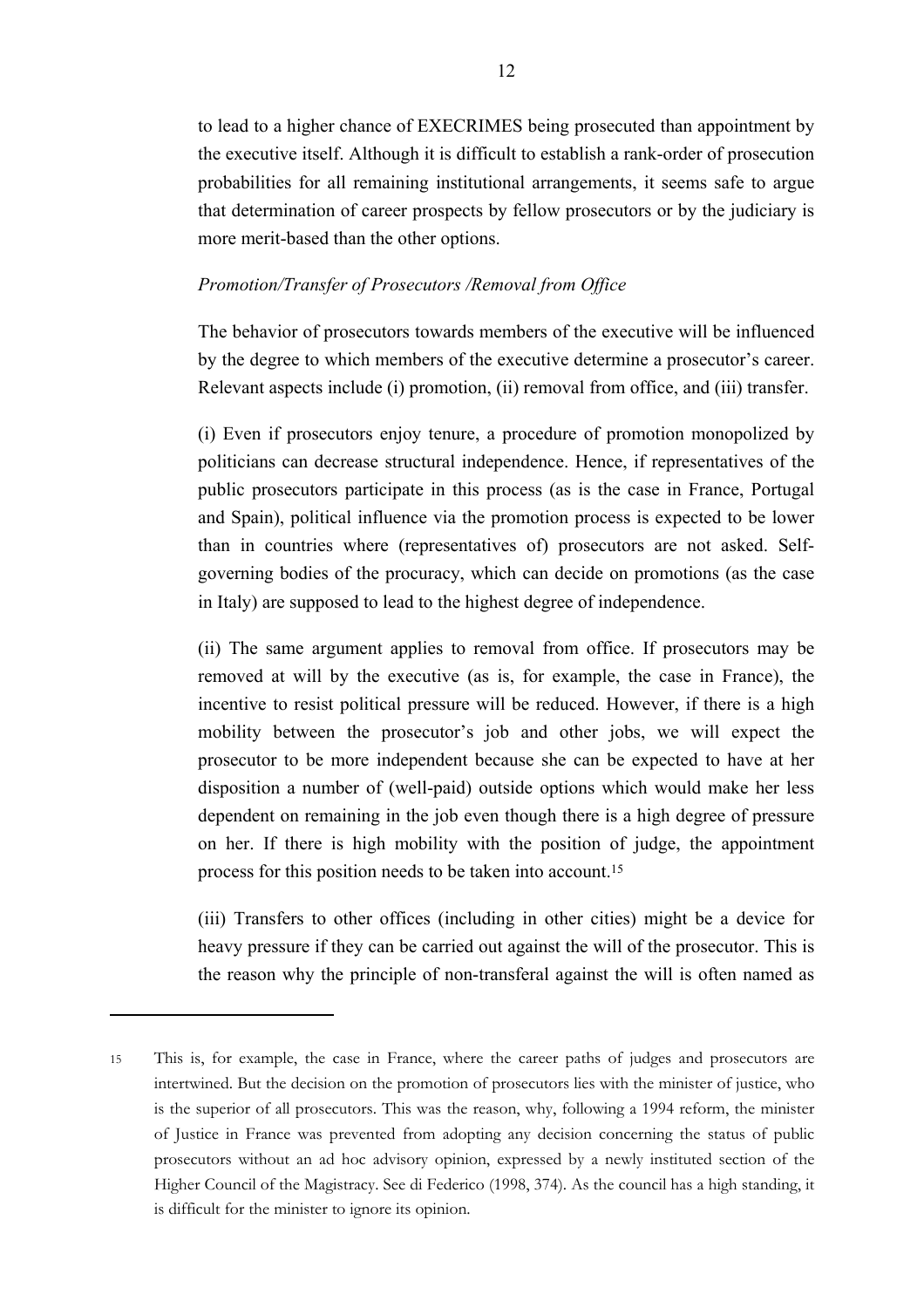part of the concept of judicial independence. Application of this principle to the procuracy will make it less dependent on others. However, since in most countries prosecutors are perceived as part of the executive they are subject to transfers against their will as other civil servants.16

Hypothesis 1c: the larger the influence of members of the executive on promotion, removal and transfer of prosecutors, the lower the probability that EXECRIMES would be prosecuted, other variables being equal.

# **3.3 Restrictions on Prosecution Due to Possible Government Interference (Formal Independence)**

Prosecutors may be subjected to orders regarding individual cases they handle. We propose to distinguish between instructions given by superiors within the prosecution agency (internal orders) and instructions given by officials outside the procuracy, e.g., by the minister of justice (external orders). The possibility of external instructions is assumed to be more important for the probability of EXECRIMES being prosecuted than the possibility of the head of the procuracy to give orders to low level prosecutors because it allocates ultimate decisionmaking with regard to the prosecution of EXECRIMES to the executive. If no external instructions may be given, prosecutors will be called formally independent. This variable is widely seen as the crucial variable for determining if the procuracy is part of the executive power or independent.

In many countries, external instructions are not allowed (e.g. Israel, Italy, Switzerland, and the U.S.). In other countries, instructions by the minister of justice are allowed (e.g. Germany and France)17. In some countries (e.g. France again), external instructions can be given only to prosecute; instructions not to prosecute are not allowed. This allows for fighting the opposition but does not allow for obstructing the prosecution of EXECRIMES.

Hypothesis 2a: If the legal system provides for the possibility that members of the executive can give direct orders to prosecutors, the probability of EXECRIMES being prosecuted should be lower than otherwise, other variables being equal.

<sup>16</sup> Again, Italy is an exception, see di Federico (1998, 377).

<sup>17</sup> However, in France a 1993 amendment of the law requires such instruction to be written to provide more transparency.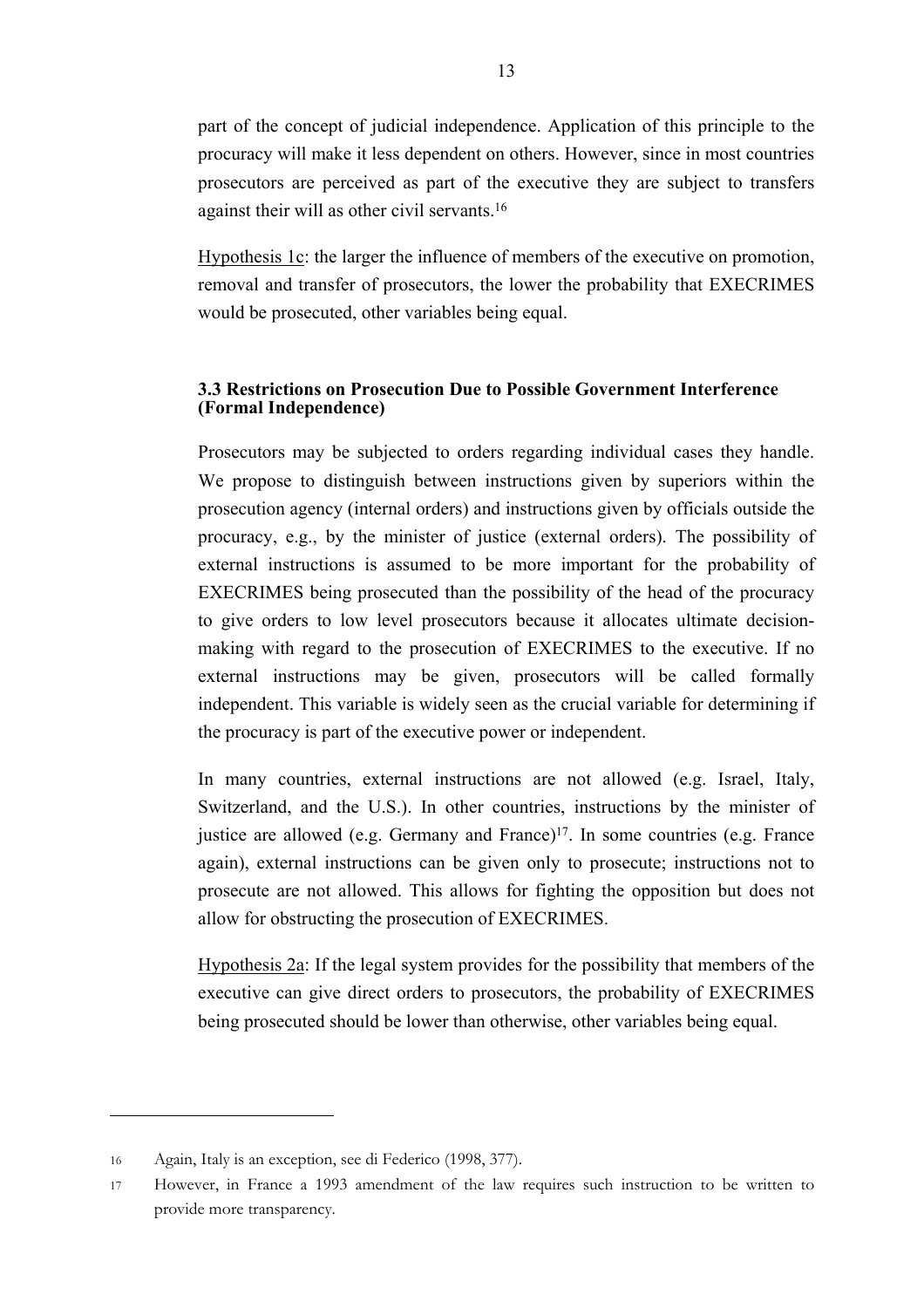## *The Power to Substitute a Prosecutor in Handling a Specific Case*

A functional equivalent of the right to give orders is the right to substitute prosecutors working on a specific case. This is functionally equivalent because it endows the hierarchical superior giving orders to have his line of prosecution carried out (or else having the case taken away). The combination of the power to give external orders to the high prosecutor and his or her authority to give internal instructions or to substitute the prosecutor working on the case, amounts to a rather direct way of influencing the investigation. Nevertheless, substituting the prosecutor might attract more public attention and criticism than instructions given in camera to the prosecutor handling an investigation.

Hypothesis 2b: If the legal system provides for the possibility that members of the executive (directly or through the chief prosecutor) have the right to reallocate prosecutors to specific cases, the probability of EXECRIMES being prosecuted should be lower than otherwise, other variables being equal.

## **3.4 Monopoly to Indict**

1

If the procuracy enjoys a monopoly to prosecute crimes, economists would expect a lower total number of prosecutions compared to institutional arrangements in which prosecutorial activities are not confined to the procuracy. Such a monopoly, even when politicians cannot formally instruct or interfere with the prosecution's decision, provides incentives for politicians who are in risk of being prosecuted to influence the procuracy by, for example, intervening in their appointment process or offering bribes. If other actors can also initiate a trial, it will be more difficult to prevent being prosecuted through such means.

There are various possibilities to institutionalize competition in prosecution: the competence to indict can also be given to the police (as is, for example, the case in England and Norway), to interested private parties, e.g. the victim (or her family) who might have the right to force public prosecution or to initiate proceedings independently18, or to certain interest groups, such as child protection groups, environmental groups, or tax payer associations. The latter avenue might be more effective in combating corruption, since many corruption cases are so-called victimless crimes in which there is no individual victim; the victim is the public at

<sup>18</sup> Such a possibility exists, for example, in Israel and Germany with regard to a limited number of offences.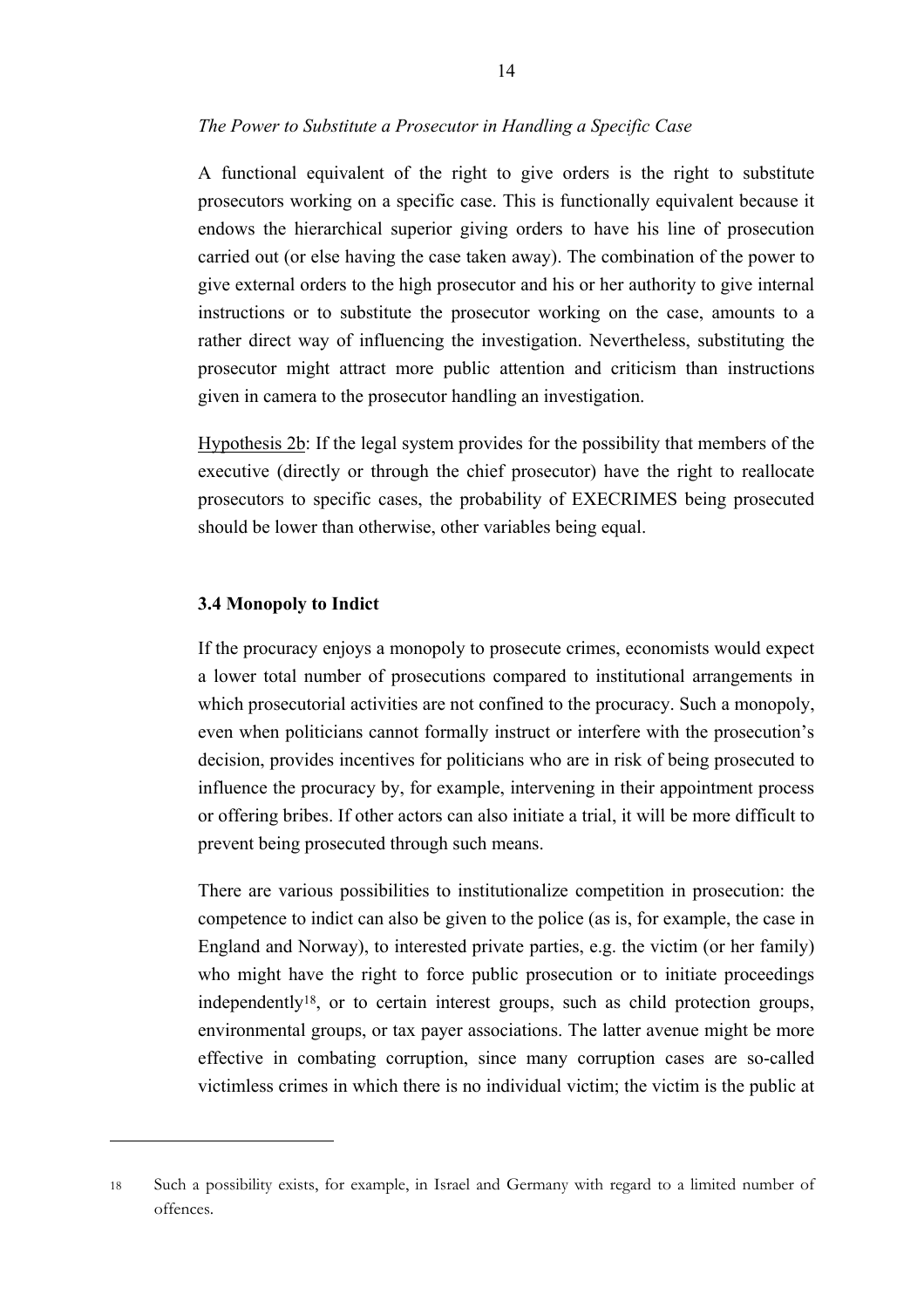large.19 Taking a case to court thus amounts to the production of a public good. Interest groups can be assumed to be more likely to contribute to its production than individuals.

It is thus hypothesized (hypothesis 3) that the chances of EXECRIMES being prosecuted are lower in systems in which the procuracy enjoys a monopoly of prosecution, other variables being equal.

## **3.5 Legal Limitations on the Discretion of Prosecutors**

The existence of discretion in individual decisions regarding prosecution is likely to have an impact on the chances of public figures being prosecuted. The degree of discretion is influenced by the adoption of the mandatory principle, but also by "hidden" components of discretion, such as the ability to drop a case due to insufficient evidence or not concentrating enough efforts to conduct serious investigations. We elaborate on some of these variables below:

## *Mandatory versus Opportunity Principle*

1

The legality principle – sometimes also called the principle of mandatory prosecution - commands that every case in which there is enough evidence of an offence having been committed has to be brought to court. The opportunity principle, in contrast, grants a prosecutor some discretion concerning the indictment decision given the same amount of evidence. The opportunity principle confers more discretion to the procuracy than the legality principle, as it allows broader justifications for non-prosecution of cases.20 From this, hypothesis 4a is

<sup>19</sup> A similar solution is judicial review of the prosecutor's decision (not) to indict in which standing in such proceeding is granted to interest groups. Such is the case in Israel, where even an NGO whose purpose is to maintain the rule of law is granted standing in challenges to the prosecutorial decisions. In Germany, such a possibility does not exist. An investigation of the disappearance of government papers after the change of government from Kohl to Schröder in 1998 was stopped due to insufficient evidence by the prosecutors but taken up again only after immense public pressure. It was again stopped in spite of evidence gathered by an investigative committee of parliament. There is no legal means of having the case cleared up in court now.

<sup>20</sup> Although this conceptual distinction is watertight, empirically one can observe that prosecutors almost anywhere enjoy some degree of explicit discretion in their decision to indict (or not to indict). In most legal systems, charges can be dismissed by the prosecutor on the basis of policy considerations. Lack of public interest in prosecution is a prominent example.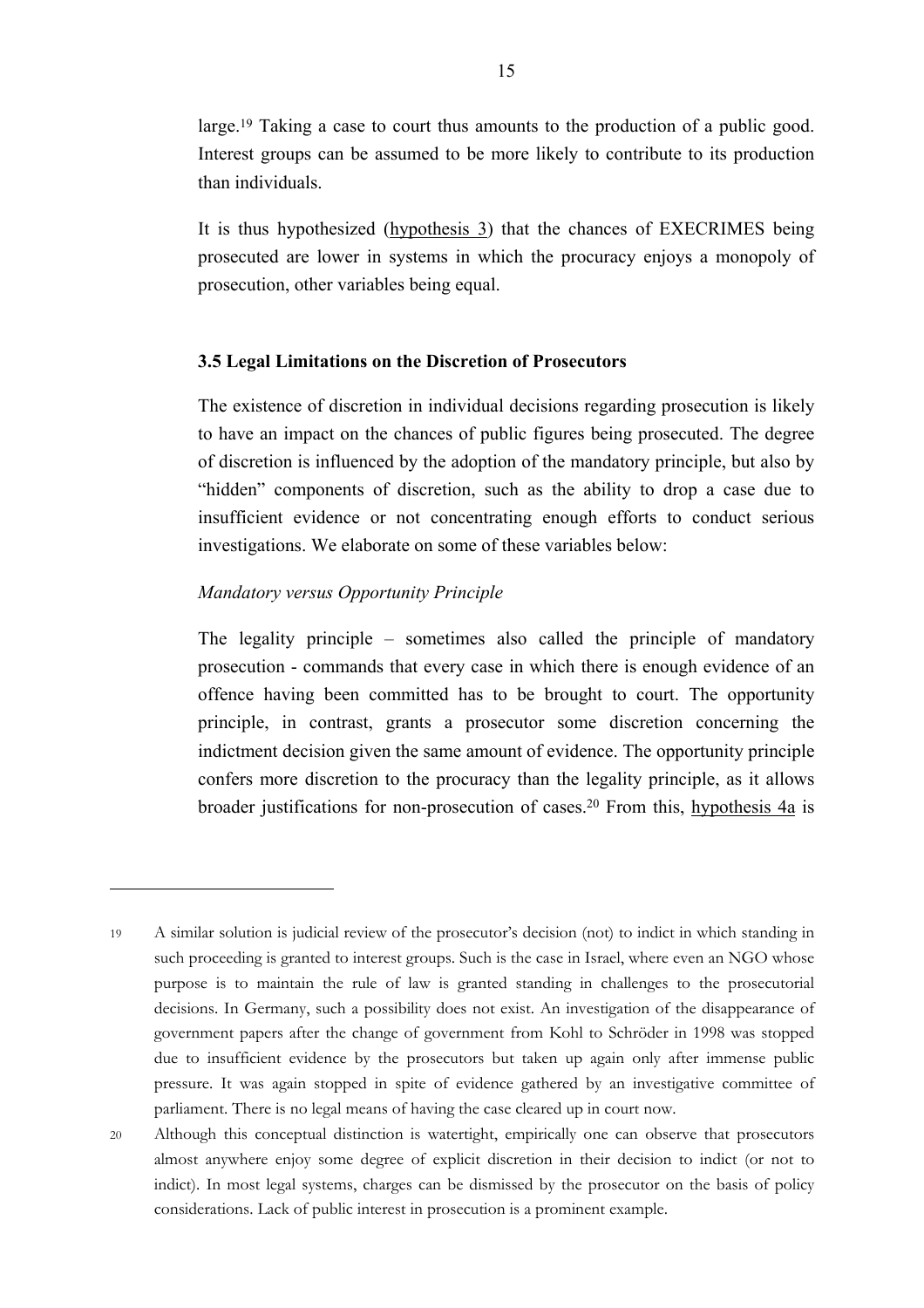derived: Other things being equal, prosecution of EXECRIMES is expected to be higher under the mandatory principle than the opportunity principle.

## *The Authority to Offer New Interpretation*

Another variable, which differs across legal systems, affecting the option space of the procuracy, is the degree to which prosecutors are legally bound by past courts' rulings regarding the interpretation of particular articles in the penal code and whether certain conducts are legally punishable.<sup>21</sup> Suppose the courts have established by precedent that a certain behavior  $\beta$  is punishable but that a prosecutor believes this to be wrong. If the procuracy has discretion on legal interpretation and is not forced to follow the interpretation of the court, we expect a lower rate of prosecution of EXECRIMES.22 However, the opposite can also occur, namely cases in which the prosecutor believes that a certain act is punishable despite court rulings to the contrary.23 If the procuracy does have discretion on this issue, a higher prosecution rate of EXECRIMES would be expected (given that the procuracy enjoys some independence from the executive (hypothesis 4b)).

# *Indeterminate Legal Terms*

<u>.</u>

*De facto* discretion also originates from the use of indeterminate legal terms such as "sufficient evidence", "initial evidence" or "convictability" as a prerequisite for indictment or investigation. There clearly is a subjective element when the chances of conviction by the court (or the jury) are the basis for pursuing a case. The prosecutor may conceal what is in effect a discretionary dismissal behind the label of insufficient evidence. She may argue that it would be impossible to prove the suspect's intent in court or to find sufficient evidence to convict the suspect. The prediction of convictability in a jury system contains even more discretion as it may depend on the perceived opinion of the jury on the case. In systems based on a jury, the public opinion on EXECRIMES might be an important variable.

<sup>21</sup> For a recent and fierce debate on this issue in Germany, see Roxin (1997).

<sup>22</sup> To illustrate: Imagine that the law names "private gain" as a prerequisite for convicting a crime under the notion of corruption and the court interprets this wording broughtly, i.e. includes advantages received e.g. by the business of the wife of an accused person. In case the prosecutor has the authority to offer a deviating interpretation, she might decide not include the gains received by the wife of the accused and thus not prosecute the case.

<sup>23</sup> This has characterized the scene in Israel in recent years where the procuracy is trying to indict in order to induce the courts to change their interpretation and set tougher standards for behavior of public figures.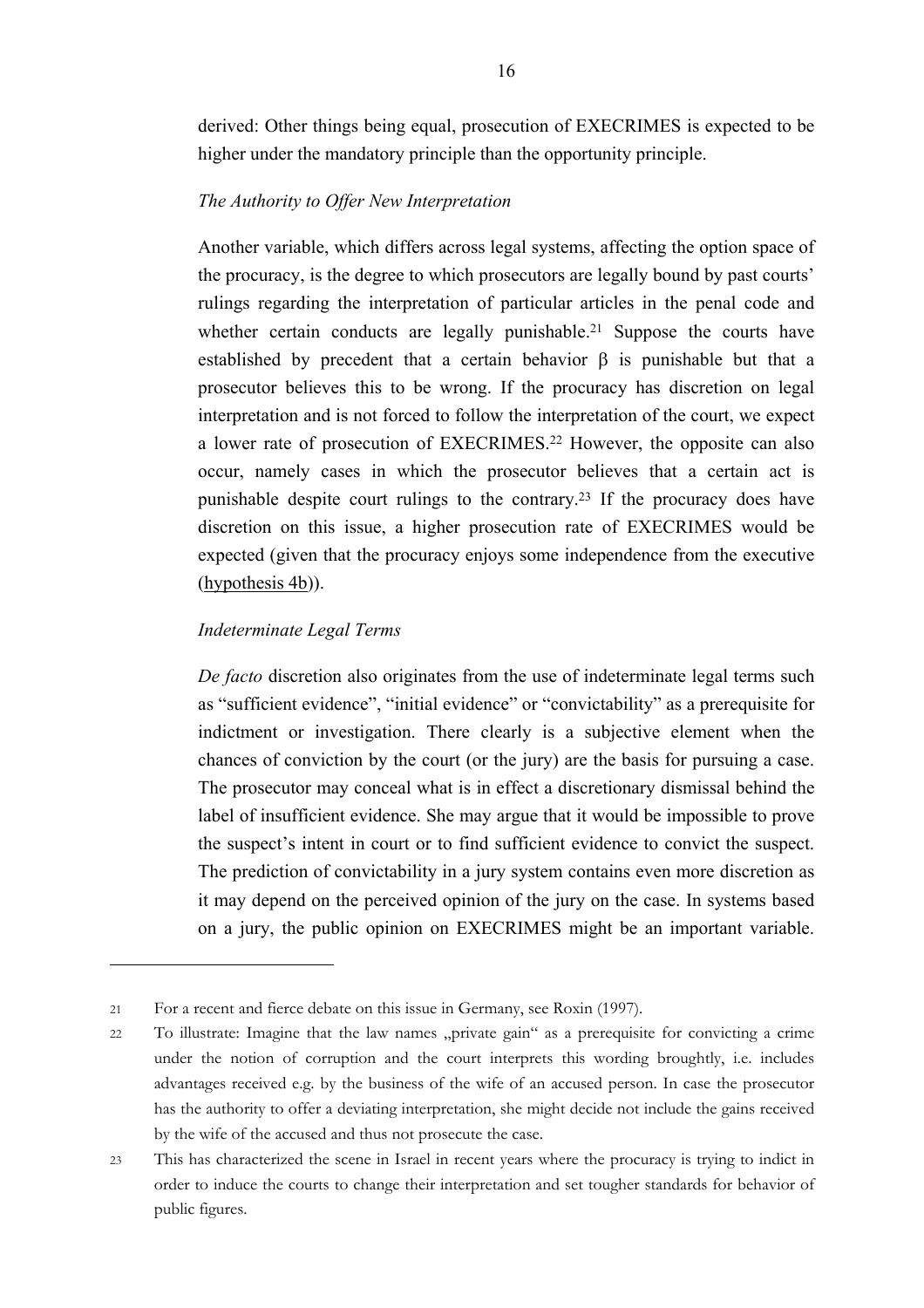Since discretion based on indeterminate legal terms is ubiquitous and cannot be eliminated, we refrain from deriving an additional hypothesis on this source of prosecutorial discretion.

Summing up, the existence and scope of prosecutorial discretion can play to opposite directions vis-à-vis the prosecution of public figures. While the opportunity principle, as opposed to the mandatory principle, may lead to a lower rate of EXECRIMES being prosecuted, the legitimacy to offer new interpretation may work in the opposite direction. Indeterminate legal terms might have an additional effect. They will, however, not be taken up again, as it is almost impossible to assess them empirically.

# **3.6 Judicial Review of Prosecution Decision**

If the indictment decision of the procuracy is subject to judicial review, this can have an effect on the probability of EXECRIMES being prosecuted given that the judiciary is more independent than the procuracy. If this is the case, judicial review is expected to decrease prosecutorial discretion, which, in turn, is expected to increase the probability of EXECRIMES being prosecuted, other variables being equal (hypothesis 5). It might make a difference whether the judiciary has the competence to review decisions not to prosecute or whether its competence is confined to decisions to prosecute a case.

## *Judicial Review of the Decision Not to Prosecute*

1

In many countries, the prosecutor's decision (not) to start an investigation is not subject to judicial review. The decision whether to investigate, therefore, remains within the procuracy. The same might also apply to the decision not to indict. <sup>24</sup> After indictment, the decision to stop the trial necessitates the consent of a judge and/or of the accused in many countries. If there is no judicial review of the decision not to indict, we expect the probability of EXECRIMES being prosecuted to be lower than if there is judicial review (hypothesis 5a).

<sup>24</sup> If the case was dismissed due to insufficient evidence, there is in some countries, e.g. Germany, the Netherlands and Switzerland, the possibility of an external request for judicial review, e.g. by the victim.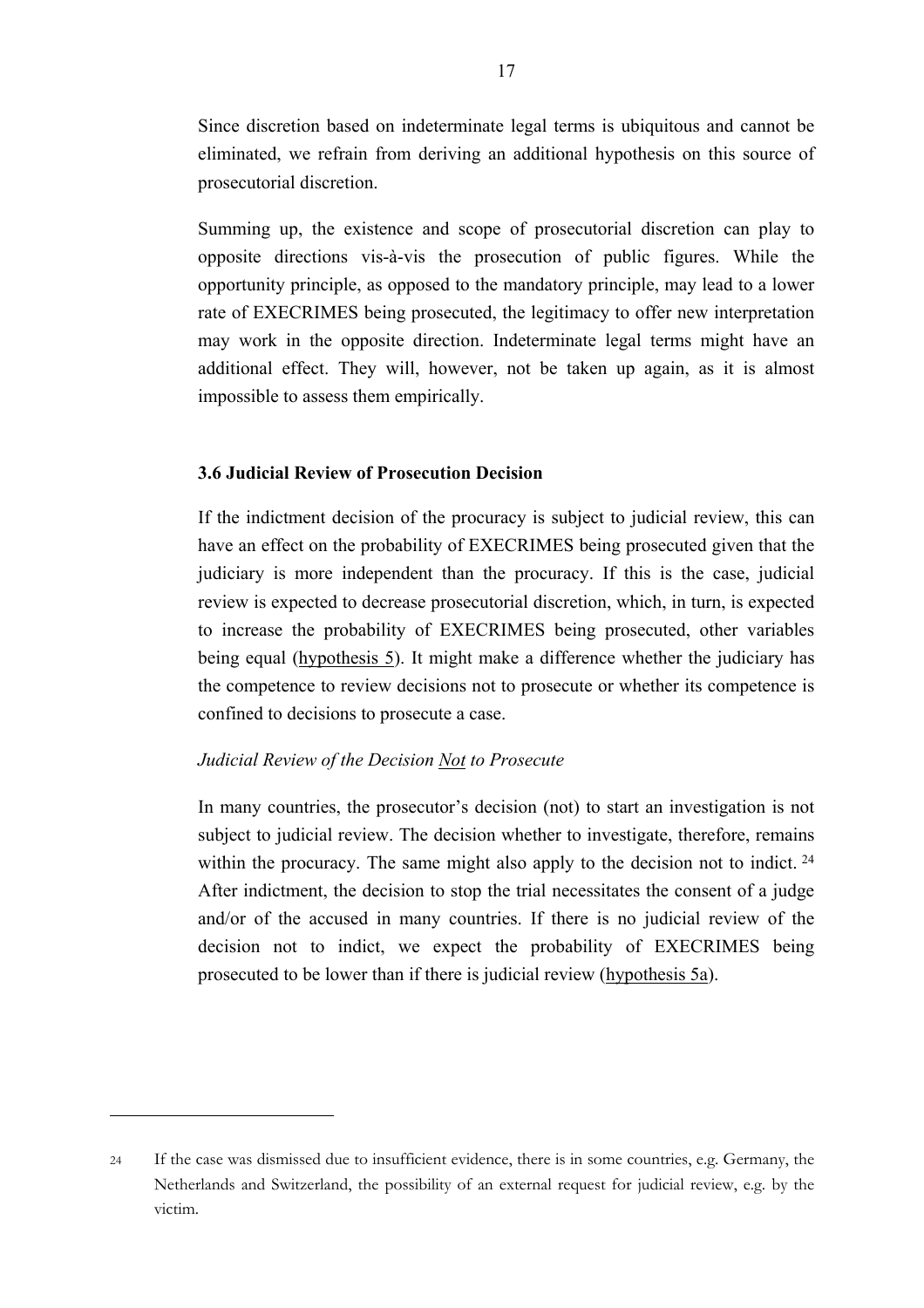## *Judicial Review of the Decision to Prosecute*

In our context, judicial review of the decision to prosecute can play an important role in cases where the prosecution went ahead with indictment, but is pushed by political bodies to do so for fighting the opposition. If there is judicial review before a trial is opened, the judge might act as a filter and thus dismiss cases that do not have legal or factual merits (hypothesis 5b).

## *Judicial Power to Review the Charges*

Some penal codes endow the procuracy with the competence to make a binding decision as to the specific legal charges brought against a suspect. This competence enhances prosecutorial discretion. It is the precondition for pleabargaining as practiced in the US25 and prohibited in many other states. We hypothesize that in countries in which the procuracy has such a monopoly, governments have MORE incentives to exert pressure before formal procedures are begun (hypothesis 5c).

## **3.7 Restrictions on Prosecutors' Discretion through their exposure to Criminal Charges**

Making the prosecution of innocents, on the one hand, and the thwart/frustration of prosecution, on the other, a punishable act raises the cost of unlawful behavior of prosecutors. Possible exposure to prosecution or disciplinary proceedings or, indeed, civil suit may counterbalance the right of instruction in specific cases as the prosecutor will have incentives to resist orders which would make himself subject to criminal prosecution (hypothesis 6). Generally, criminal provisions can be found in the criminal codes and those restrictions are widely seen as sufficient to make prosecutors behave legally. We doubt the sufficiency of those provisions but expect that they prevent the most egregious cases of illegal behavior by prosecutors.

<sup>25</sup> The bargain consisting in the suspect pleading guilty and in exchange being charged a less severe crime.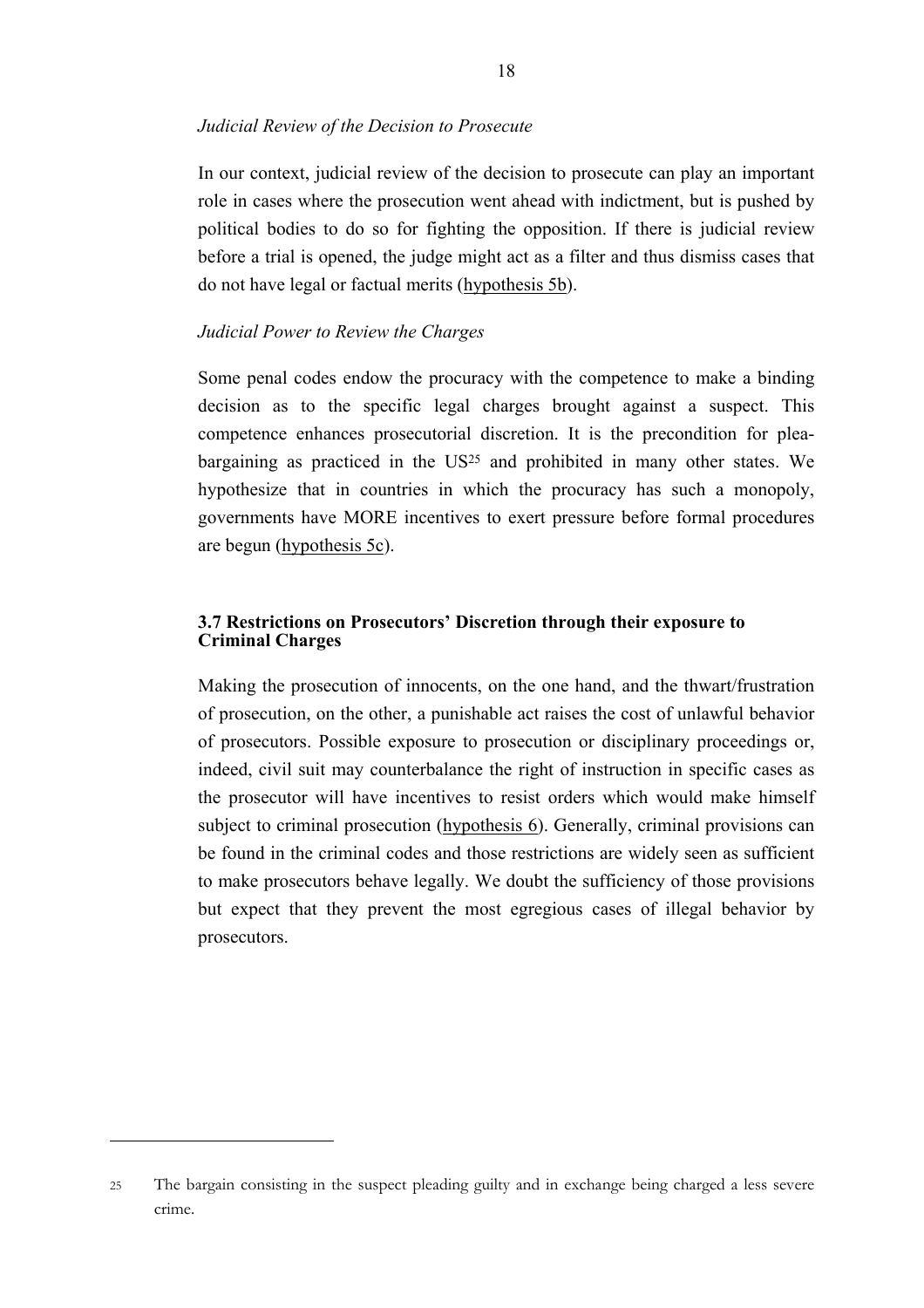## **4 Some Hypotheses Concerning the Interrelationships between the Institutional Variables**

### **4.1 Introductory Remarks**

The last section contained a number of isolated hypotheses concerning the likely effects of different institutional arrangements of the six variables discussed relating to the independence of prosecutors and the independence of their decisions. Institutional arrangements do, however, never work in isolation. Their impacts also depend on the institutional arrangements with regard to other variables. This is the topic of this section. It is thus concerned with possible interaction effects across different variables.

If each of the six variables discussed could only take on one of two forms, this would already lead to  $64 (2<sup>6</sup>)$  possible combinations. It is impossible to discuss all of them here. It is hence necessary to choose a subset. We believe that the first two variables discussed, namely the degree of personal independence and whether representatives of the executive have the right to give instructions to the procuracy, i.e. formal independence, are of particular importance. We will thus discuss (i) possible interaction effects between them, and (ii) possible interaction effects with the other four variables. For reasons of illustration, we will, however, begin by spelling out the institutional mix that is conjectured to lead to the lowest probability of EXECRIMES being prosecuted.

We assume this probability to be lowest if (1) the executive has the right to give instructions on individual cases (directly) and (2) personal independence in appointment and career issues is low and (3) the procuracy enjoys the monopoly of indictment and (4) the procuracy follows the opportunity (rather than the mandatory) principle and (5) there is no judicial review of prosecutorial decisions, and (6) no criminal or other charges can be brought against prosecutors in case they do not act according to the law.

#### **4.2 On the Relationship Between Formal and Personal Independence**

If the formal right to give instructions were combined with a low degree of personal independence, we would expect a low probability of EXECRIMES being prosecuted. The opposite also holds: if there is no right of instruction and the procuracy enjoys a high degree of personal independence, a high probability of EXECRIMES being prosecuted is to be expected. But what about the cases in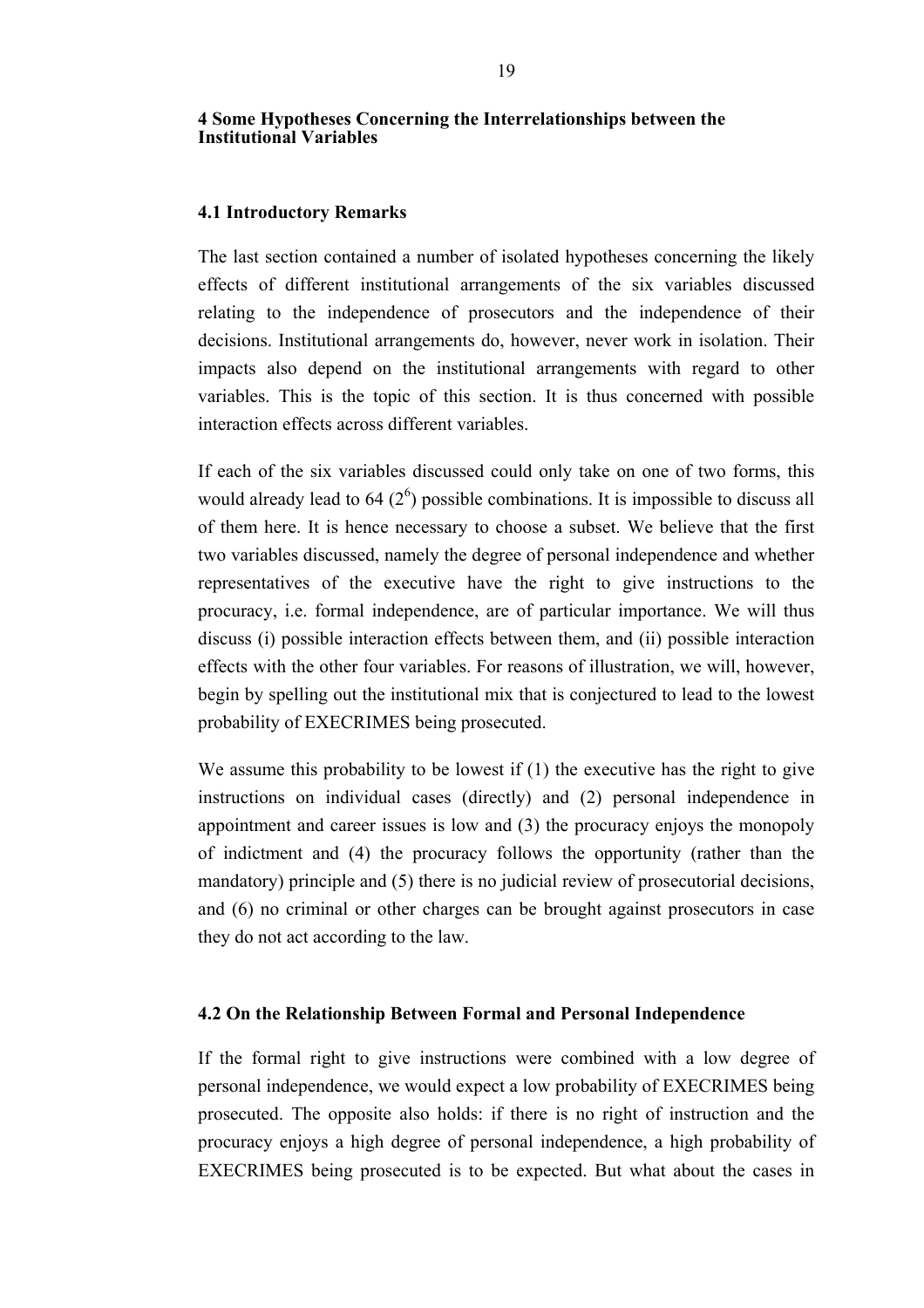which personal independence and the right to give instructions point in different directions?

If prosecutors are personally independent, the effect of the right of members of the executive to give instructions to prosecutors is expected to be less pronounced. It is, of course, not expected to disappear entirely as non-compliance with instructions will still have some negative effect on the utility of the prosecutor. But the less severe the sanctions for non-compliance with an external instruction, the more pronounced is the counterbalancing effect of personal independence expected to be.

The opposite would be that prosecutors enjoy only a low degree of personal independence but that members of the executive do not have the (formal) right to give instructions. In such a case, the influence of the executive on particular cases and their ability to reach specific results will supposedly not be as high as in the reverse case. Yet, the general influence of the executive on the procuracy can be expected to be even higher as the procuracy is only granted low levels of personal independence and pressures in specific cases can be manifested by threats of removal or transfer or inappropriate appointments. We thus hypothesized that personal independence is the dominant factor affecting the chances of EXECRIMES being prosecuted.

# **4.3 On Interdependencies Between Formal Independence and Other Variables**

We now shortly present some hypotheses regarding the interaction of the right to give instructions with the other variables:

Hypothesis 7: A combination of the right to give instructions with a monopoly to indict will reduce the probability of EXECRIMES being prosecuted even further because this combination ensures that nobody can get a court case against the will of the procuracy – and the executive itself.

Hypothesis 8: A combination of the right to give instructions with a low amount of discretion (i.e. the mandatory principle) can be expected to reduce the underprosecution of EXECRIMES. The duty to pursue a case can be interpreted as a cost component to the prosecutor, which will make it less likely that she follows the instructions received from the executive if those are against the law.

Hypothesis 9: A combination of the right to give instructions with judicial review would mitigate the negative effects on the probability of prosecution if the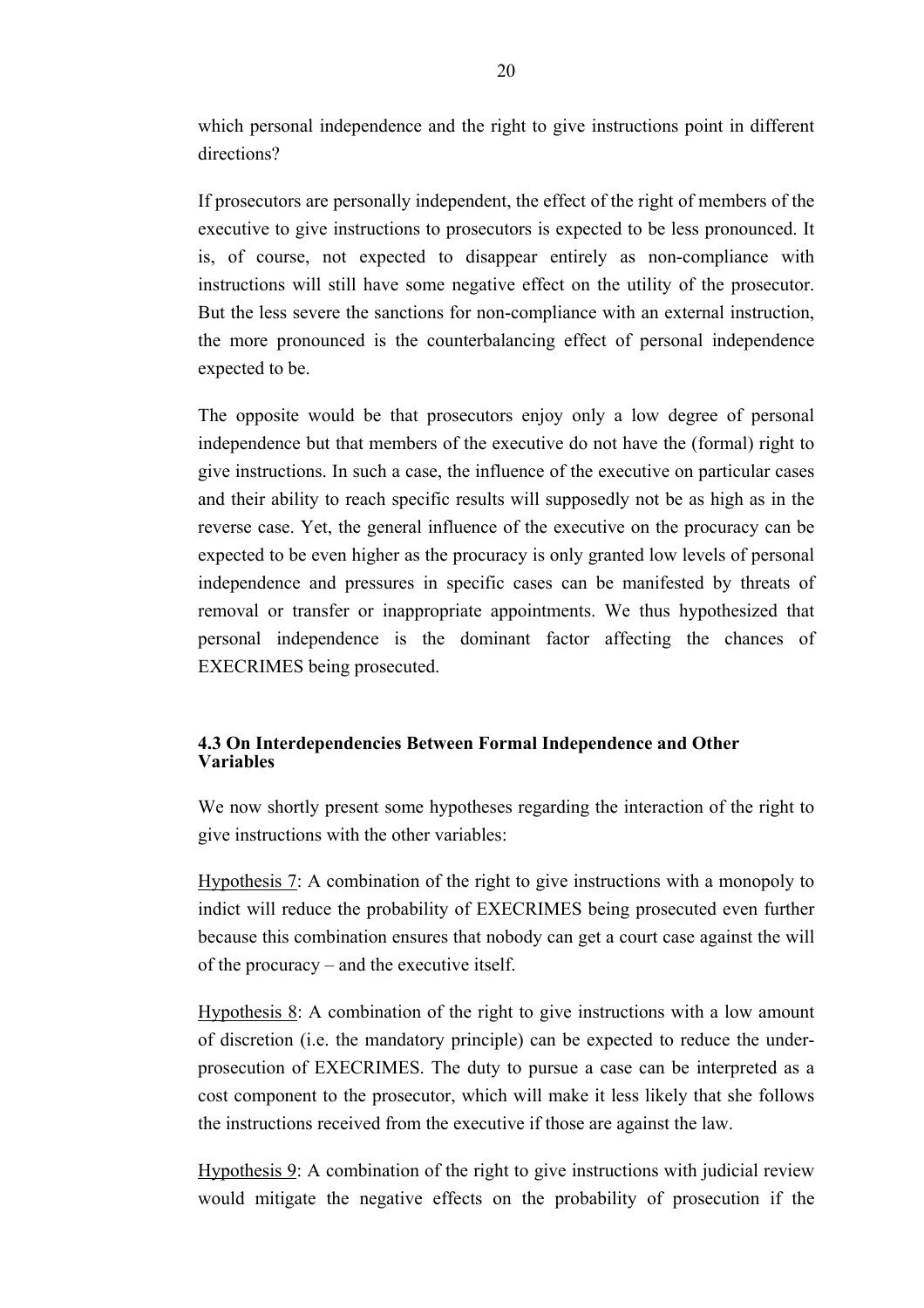judiciary has the competence to act on cases in which the procuracy decided not to prosecute.

Hypothesis 10: A combination of the right to give instructions with the possibility of bringing criminal charges against prosecutors is supposed to have effects similar to those spelled out in the last hypothesis. It can be expected to be less influential as only very substantial misbehavior will be punishable.

Put differently, the negative effect of the right to give instructions can be mitigated by giving other organs the competence to take cases to court, by having the mandatory principle of prosecution, by granting judicial review even in cases in which the prosecutors decide not to investigate further, and by making the prosecutors responsible on a personal basis for inaction in cases that prosecutorial action should have taken place.

# **4.4 On Interdependencies Between Personal Independence and Other Variables**

We now turn to hypotheses regarding the interaction of personal independence with the other variables.

Hypothesis 11: If the monopoly to indict is combined with a high degree of personal independence, the probability of EXECRIMES being prosecuted is predicted to be lower than if there were no such monopoly, other things being equal, because the gate-keeping function of the procuracy is reduced.

Hypothesis 12: A high degree of personal independence can lead to very different outcomes: for some prosecutors, utility-maximization might consist in enjoying life, for others in maximizing the number of cases prosecuted. If personal independence is combined with the mandatory principle of prosecution, this does not only decrease discretion, but it also increases accountability and predictability. The mandatory principle, therefore, is expected to increase the chances of EXECRIMES being prosecuted.

Hypothesis 13: Much of what was just said with regard to mandatory prosecution also applies to judicial review: it also increases accountability and predictability, and thus the chances of prosecution of public figures.

Hypothesis 14: The same can be expected if a high degree of personal independence is combined with the possibility that prosecutors who do not follow the rules can be charged with criminal penalties or other sanctions.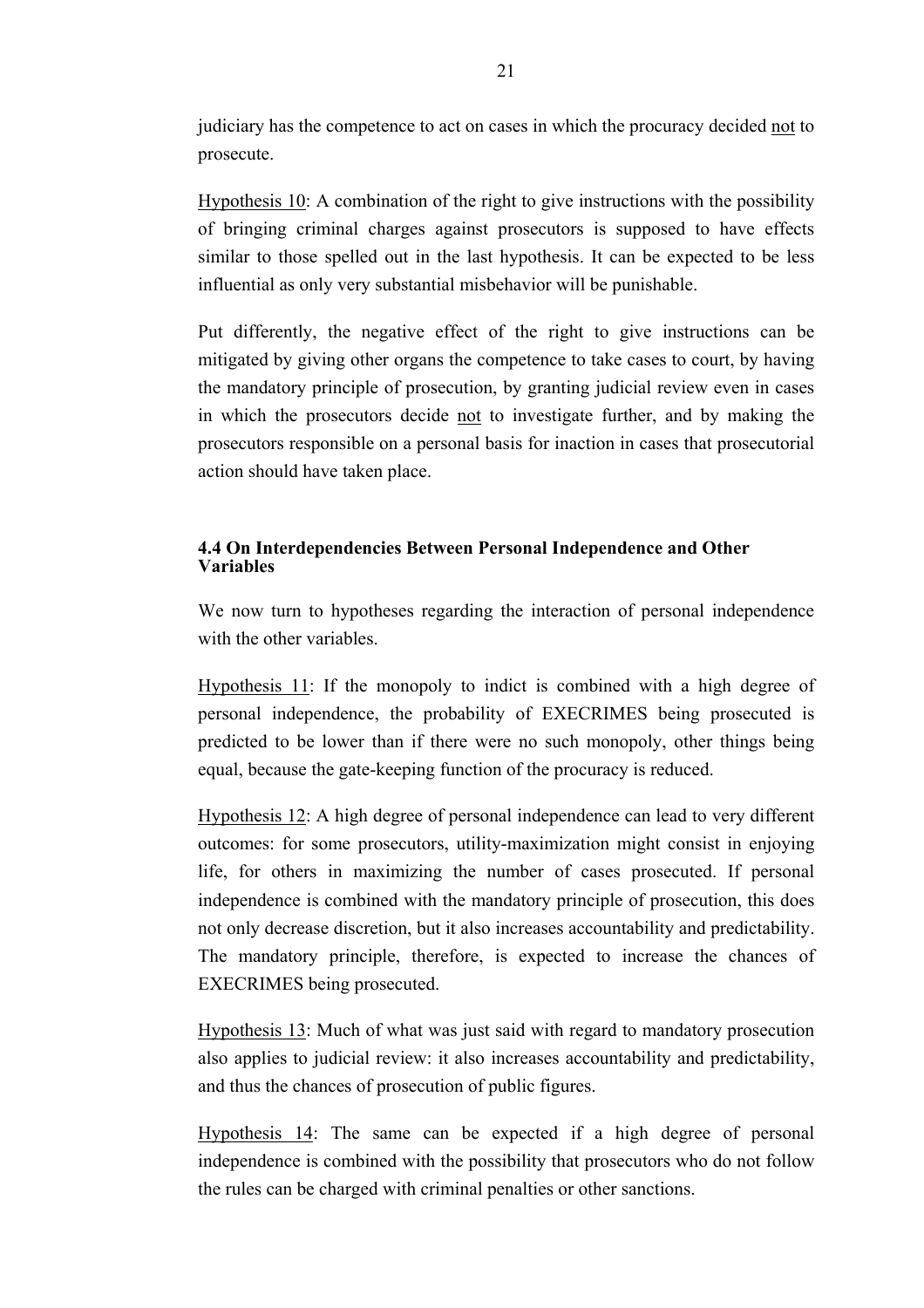The four possible combinations shortly discussed give a very similar picture as that discussed in 4.3: the (positive) effect of granting personal independence can be further improved by giving other organs the competence to take cases to court, by having the mandatory principle of prosecution, by granting judicial review even in cases in which the prosecutors decide not to investigate further, and by making the prosecutors responsible on a personal basis on the level of criminal law.

### **4.5 Additional Variables of Potential Relevance**

All the variables presented hitherto focused on the institutional structure of the procuracy. We now turn to some more general variables, which might also affect the degree to which EXECRIMES are prosecuted.

Presidential systems often experience a legislative majority by a party that is not identical to that of the President. In such cases, the likelihood of EXECRIMES being prosecuted is higher, other factors being equal, for several reasons. First, the legislative majority can be expected to have strong incentives to prosecute crimes committed by the President or his administration and vice versa. In order to do so, they will tend to establish a special prosecutor or the like or rely on the regular prosecution service. Second, when the governing powers are divided between the legislature and a President, the dependence of the prosecution service on each of these powers is lower than when the executive and legislature speak in one voice. This will enable the procuracy more leverage in the prosecution of public figures. We therefore expect EXECRIMES being prosecuted to a higher degree in presidential than in parliamentary systems. More generally, in stronger forms of separation of powers, the likelihood of EXECRIMES being prosecuted is higher, other factors being equal.

Treisman (2000) finds that federal states have, c.p., higher corruption levels than unitary states. We hypothesize that this finding does not only apply to corruption but can be extended to the prosecution of EXECRIMES given that the procuracy is organized on federal lines, as is the case, for example, in Germany and Switzerland. If our general argument is correct, many prosecutors have incentives not to indict a member of the executive. Such behavior might, however, be countered by the principle of mandatory prosecution and the like. If, under these conditions, there is more than one state procuracy which could potentially pick up the case, we are essentially dealing with the volunteer's dilemma: every prosecutor hopes that someone else in another state will pick up the case. At the end, the case might no be picked up at all. At first, this seems to contradict the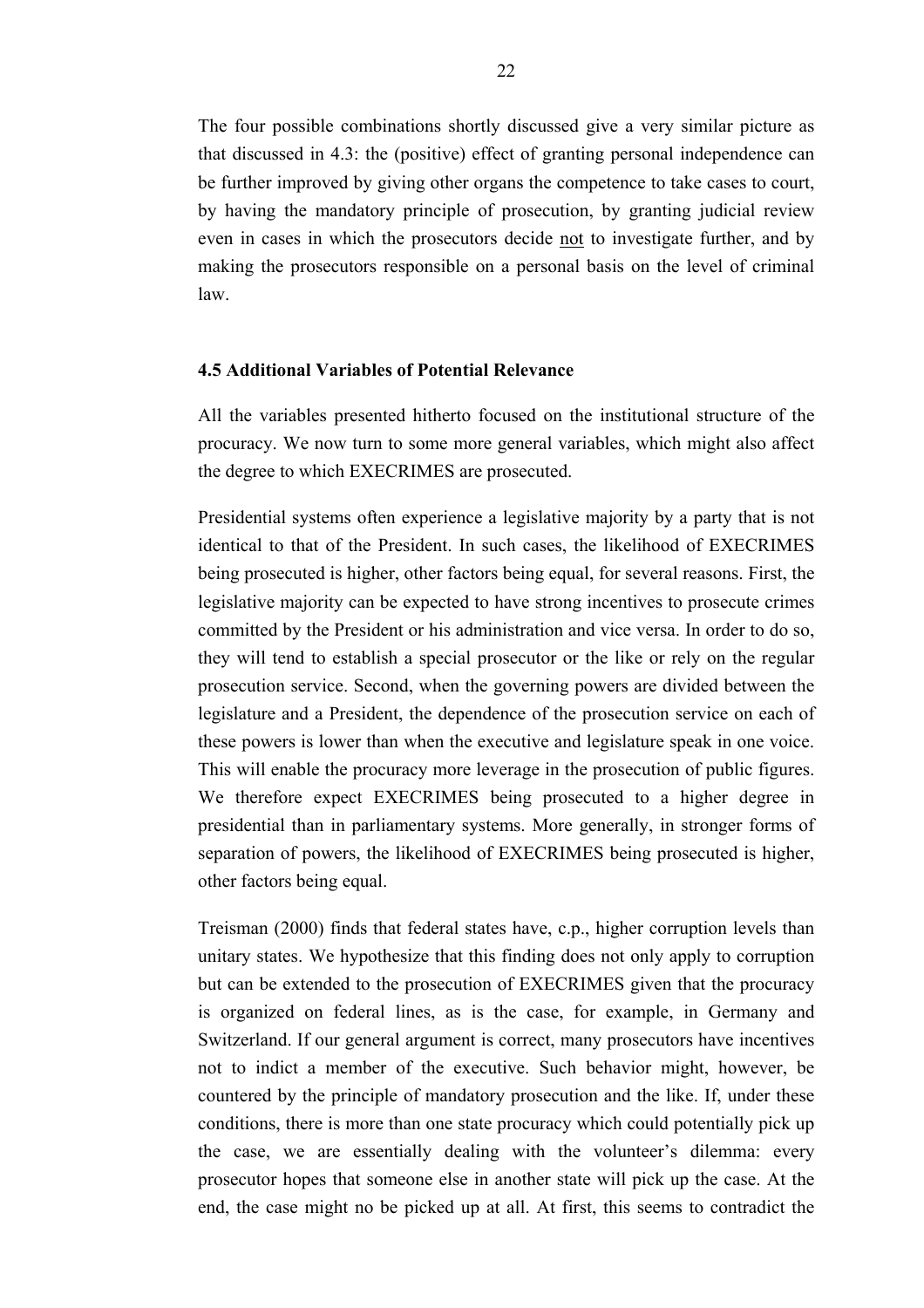monopoly hypothesis developed in 3.4 above. Yet, it appears possible that the volunteer's dilemma applies to state prosecutors while the beneficial effects of competition could result if others who have more personal interest in prosecutorial action like NGOs can kick it off.

The rate of prosecution of EXECRIMES might also be linked to the stability of the government. This factor is thus not an institutional variable itself, but a consequence of institutional variables. The more stable a government in a system with a procuracy being part of the executive, the more we expect the procuracy to be an instrument of fighting opposition, on the one hand, and we can expect a lower rate of prosecution of EXECRIMES, on the other hand, in comparison to countries in which there is a frequent change of government (all other components being equal).

## **5 Conclusions and Outlook**

This paper constitutes a first step towards analyzing the incentives - and the ensuing effects – generated by alternative institutional arrangements concerning the set-up of prosecutorial agencies within the framework of constitutional political economy. It is a rather conceptual paper and much of the empirical work concerning prosecutors remains to be done.

In this paper, we have generated more than a dozen hypotheses concerning the relationship between the institutional structure of the procuracy as independent variables and the probability of EXECRIMES being prosecuted as the dependent variable. The probability of EXECRIMES being prosecuted is not measurable as such. But if the probability is low, then the expected utility of committing such crimes is correspondingly high. It would thus seem to make sense to regress the amount of criminal acts committed by government members on the institutional structure of the procuracy. Yet, measures for government crimes that would lend themselves to international comparisons are not readily available. Empirical tests of the hypotheses will thus most likely have to resort to corruption measures, which are readily available such as the corruption perception index as published by Transparency International.

At the beginning of the paper, it was pointed out that there is not only the possibility of the procuracy being not active enough with regard to the prosecution of crimes committed by the members of the executive but also the possibility of being too active regarding the prosecution of members of the opposition. This issue was not dealt with in any detail in the paper but certainly deserves more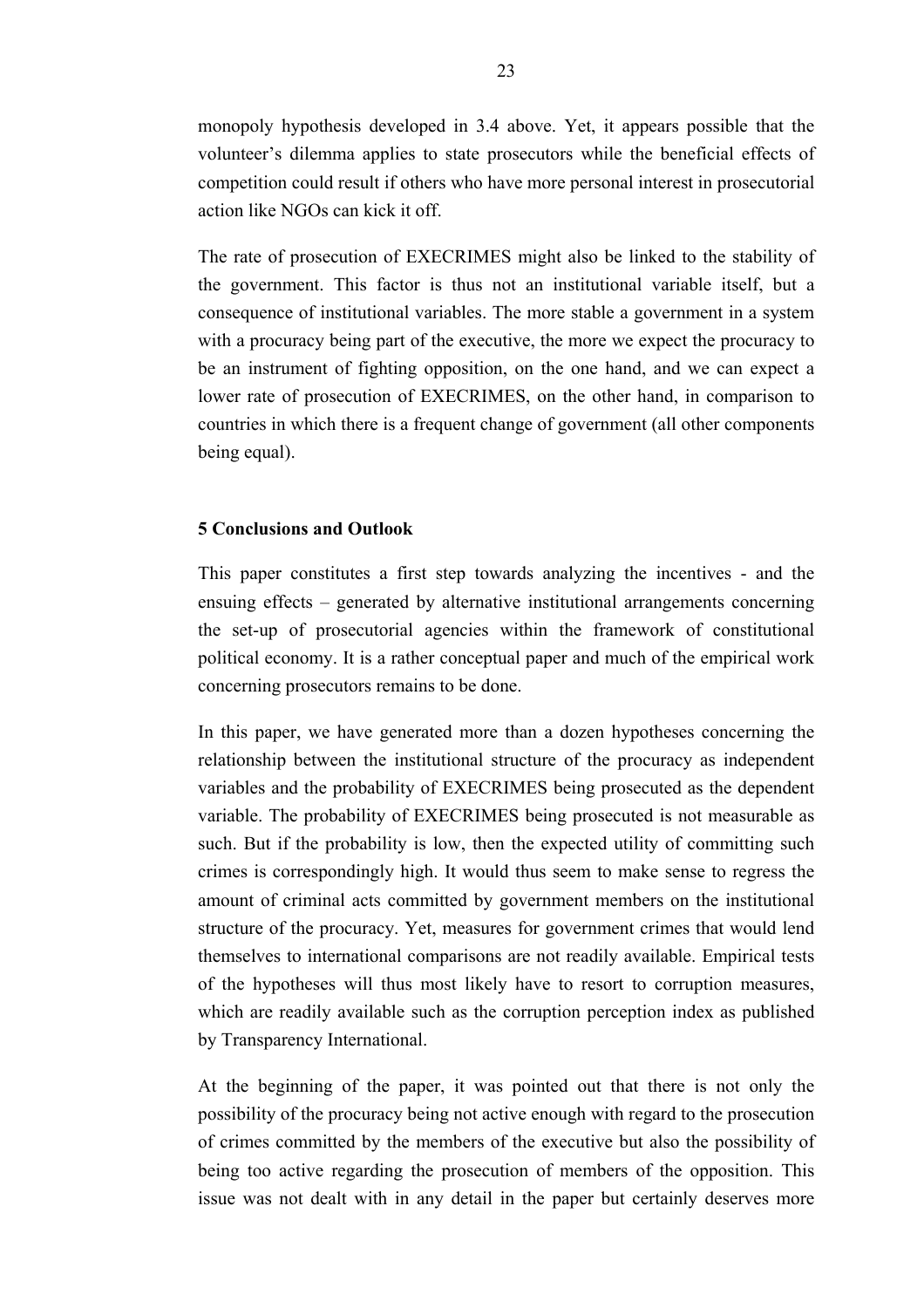careful treatment in the future. One could even draw some remote analogy with the judicial branch: with regard to the judiciary, the danger of its becoming too eager has been discussed under the heading of "judicial activism". In analogy, the danger mentioned here could be discussed under the heading of "prosecutorial activism".

We have argued that the level of EXECRIMES being committed has repercussions on the degree of the rule of law realized. If equality under the law is one crucial component of the rule of law, then it is obviously in danger if the criminal acts committed by members of the executive are less likely to be prosecuted than those committed by ordinary citizens. This could have farreaching effects: it could undermine the trust of the population in government. Low levels of trust could, in turn, lead to a lower propensity to invest and thus to negative economic consequences. But low levels of trust might also decrease regime stability and lead to an increase in the resources that need to be spent on police forces etc. In the future, it will thus not only be of interest to estimate some of the effects of alternative institutional arrangements concerning the procuracy but also to reveal the transmission mechanisms through which these effects are brought about.

It has also been mentioned that the procuracy is only one element in the value chain producing justice and security; the police and the courts are two other such elements. It could be of interest to delve a little deeper into possible interrelationships between these three actors. This same topic could also be analyzed from a slightly different angle, namely that of the delegation of competence to independent agencies (Voigt and Salzberger 2002).

Until now, we have assumed that the institutional structure of the prosecuting organs was exogenously determined. An analysis within the framework of constitutional political economy would, however, be incomplete if the possibility to endogenize the institutional structure were not mentioned. Given that the institutional structure has relevant economic effects, it would indeed be interesting to enquire for the reasons that determine the various structures.

### **References:**

Aaken, Anne v. (2004); Independent Administrative Authorities in Germany, in: Caranta, R. and D. Fairgrieve (eds.): *Independent Administrative Authorities: A Comparative Perspective*, British Institute of International and Comparative Law, forthcoming.

Ades, Alberto and Rafael Di Tella (1999); Rents, Competition, and Corruption; *American Economic Review* 89: 982-993.